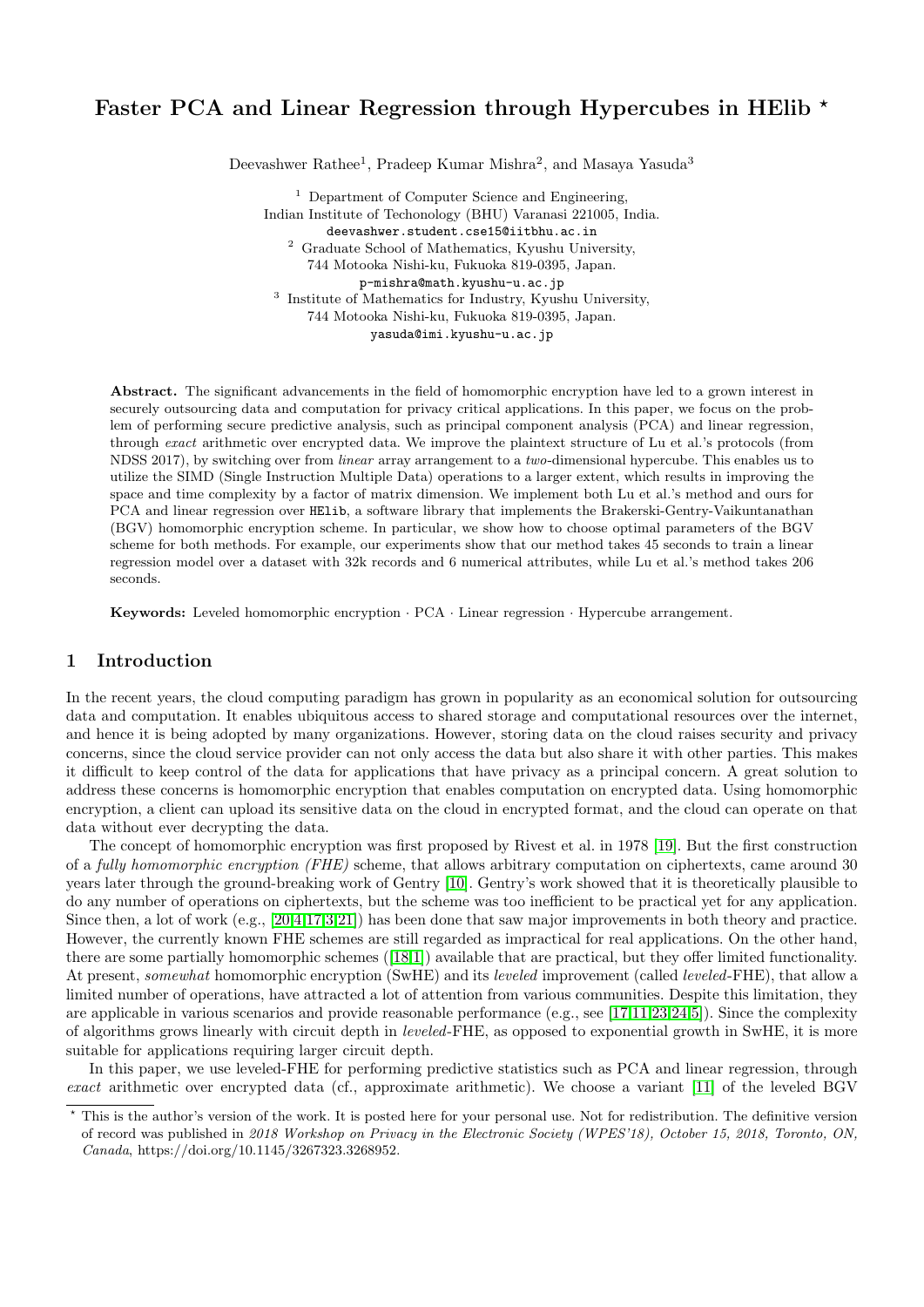scheme [\[3\]](#page-15-1) as our cryptosystem, and leverage the software library HElib [\[14\]](#page-16-2) for its implementation. Many works have been proposed to address the problem of performing statistical analysis over encrypted data (see [\[12,](#page-16-3)[22,](#page-17-7)[2,](#page-15-4)[16\]](#page-17-8)). The solution of [\[2\]](#page-15-4) only addresses model evaluation, while the methods of [\[12,](#page-16-3)[22\]](#page-17-7) can only perform statistics on data with very low dimension. Recently, Lu et al. [\[16\]](#page-17-8) proposed a solution to perform PCA and linear regression on data with up to 20 numerical attributes. Their solution achieves much better results than any previous work by utilizing the linear array structure of the plaintext slots. Our main aim is to improve Lu et al.'s method for further efficiency. Our contribution in this paper is two-fold:

- 1. Firstly, we improve upon the plaintext structure used in Lu et al.'s method [\[16\]](#page-17-8) by utilizing a two-dimensional hypercube structure. This gives us benefits in terms of both space and time complexity. As a result, we reduce the complexity of their methods by a factor of data dimension. In the process, we also develop some general-purpose procedures for matrix operations that are significantly faster than the previously known solutions in HElib.
- 2. Secondly, we address the problem of optimal parameter selection in HElib, which is non-trivial for our application and was not discussed in [\[16\]](#page-17-8) carefully. In this paper, we describe how to choose optimal parameters for our method as well as Lu et al.'s. We also compare the performance of our method with Lu et al.'s method for performing PCA and linear regression over HElib.

*Notation* We use the notation  $\text{ord}_G(q)$  to denote the order of an element q in the group G. We switch to  $\text{ord}(q)$  for concise representation whenever there's no confusion. We also use  $[\cdot]_q$  to denote reduction modulo q in the interval  $(-q/2, q/2]$ . We denote by  $\chi$  a discrete Gaussian distribution with zero mean and variance  $\sigma^2$ . We use [n] to denote the set  $\{0,\ldots,n-1\}$ . The row vectors of a matrix **X** are represented by  $\mathbf{x}_i^{\mathsf{T}}$ . The matrix entries are represented by non-bold lowercase roman letter with subscripts e.g.  $x_{i,j}$ . We denote the set of primes by  $\mathbb{P}$ .

## 2 Preliminaries

### 2.1 The BGV Cryptosystem

In this work, we use the Ring-LWE variant of the BGV scheme [\[11\]](#page-16-1), which is defined over the polynomial ring  $A = \mathbb{Z}[X]/\Phi_m(X)$ , where  $\Phi_m(X)$  is the m-th cyclotomic polynomial.

<span id="page-1-0"></span>**Plaintext Space** The plaintext space is defined by the ring  $A_t = A/tA$ , where t is a prime. Under modulo t, the polynomial  $\Phi_m(X)$  factors into  $\ell$  irreducible polynomials, each of degree  $s = \phi(m)/\ell$  such that  $\Phi_m(X) = F_1(X)$ .  $F_2(X) \cdots F_\ell(X)$  (mod t). Each factor  $F_i(X)$  corresponds to a plaintext slot (each slot is isomorphic to the finite field  $\mathbb{F}_{t^s}$ ) and the following isomorphism holds:

$$
\mathbb{A}_t \simeq \mathbb{Z}_t[X]/F_1(X) \times \cdots \times \mathbb{Z}_t[X]/F_{\ell}(X) \simeq \mathbb{F}_{t^s} \times \cdots \times \mathbb{F}_{t^s}
$$

Therefore, a polynomial  $a(X) \in \mathbb{A}_t$  can be represented as the vector  $(a \mod F_i)_{i=1}^{\ell}$ . HElib provides high level interfaces that allow conversion between a vector of plaintext values  $(a^{(i)})_{i=1}^{\ell} \in (\mathbb{F}_{t})^{\ell}$  and a polynomial  $a(X) \in \mathbb{A}_{t}$  (native plaintext space of the BGV scheme) through encoding and decoding routines. Hence, given two polynomial encodings  $a(X) = \mathsf{Encode}\big((a_i)_{i=1}^\ell\big)$  and  $b(X) = \mathsf{Encode}\big((b_i)_{i=1}^\ell\big),$  we have:

$$
\begin{cases}\text{Decode}(a+b \bmod (t, \Phi_m)) = (a_i + b_i \bmod (t, F_i))_{i=1}^{\ell} \\ \text{Decode}(a \cdot b \bmod (t, \Phi_m)) = (a_i \cdot b_i \bmod (t, F_i))_{i=1}^{\ell} \end{cases}
$$

Each slot in the vector representation corresponds to a unique conjugacy class of  $\mathbb{Z}_m^*/\langle t \rangle$ . An isomorphism exists between the polynomial ring and the vector of plaintext slots, and the plaintext slots are isomorphic to one another. This imparts automorphic mappings of the form  $\kappa : a(X) \to a(X^k)$ , where  $k \in \mathbb{Z}_m^*/\langle t \rangle$ , that allow data movement among the slots.

The structure of  $\mathbb{Z}_m^*/\langle t \rangle$  can be represented by a set of generators  $\{f_1,\ldots,f_n\}$ , where the order of  $f_i$  in  $\mathbb{Z}_m^*/\langle t,f_1,\ldots,f_{i-1} \rangle$ is  $m_i$ . Each slot has a unique representative in the slot-index representative set  $T = \left\{ \prod_{i=1}^n f_i^{e_i}, 0 \le e_i \le m_i - 1 \right\}$ which can be indexed by the vector of exponents  $(e_1, \ldots, e_n)$ . Therefore, the plaintext slots can be mapped to an *n*-dimensional *hypercube*, whose *i*-th dimension is of size  $m_i$ . The *i*-th dimension is labelled as a good dimension if  $m_i = \textsf{ord}_{\mathbb{Z}_m^*}(f_i)$ , otherwise it is labelled as a *bad* dimension. Good dimensions lead to more efficient data movement (see [\[14,](#page-16-2) Section 4] for more details).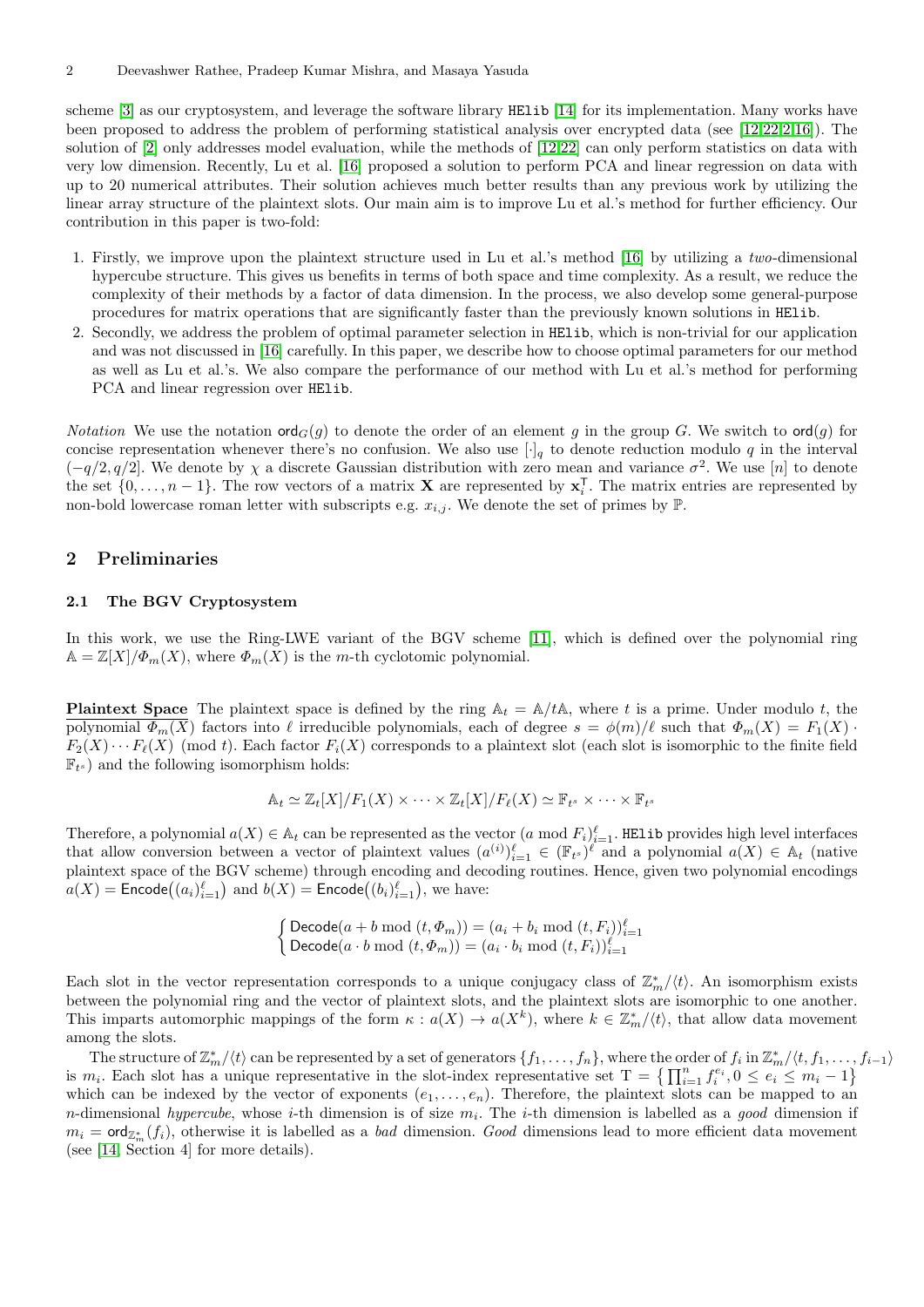Data Movement The basic data movement operation is rotation and all other operations that move data depend on it (See [\[15,](#page-16-4) Section 4] for more details). Rotation comes in two flavours depending on the arrangement of plaintext slots. There are two ways to arrange the plaintext slots:

- $-$  Hypercube arrangement: As described before, the plaintext slots natively assume the structure of an n-dimensional hypercube V and each slot is indexed by some  $e = (e_1, \ldots, e_n)$ , where  $e_i$  ranges over  $[m_i]$ . The dimensions of this hypercube can be rotated independently through the rotate1D procedure. A call to "rotate1D( $V, i, k$ )" will move the content of slot  $(e_1, \ldots, e_i, \ldots, e_n)$  to the slot  $(e_1, \ldots, e_i + k, \ldots, e_n)$  of **V**, where addition is done modulo  $m_i$ .
- Linear Array arrangement: In this arrangement, the plaintext slots are presented to the application in the form of a linear array. The number of elements in the array is  $\ell = \left| \mathbb{Z}_m^* \right| \langle t \rangle$ . It is made possible by ordering the slots lexicographically over the vector of indices of *hypercube*. The position  $k$  of this *linear array* is identified by  $\mathbf{e}^{(k)}=(e_1^{(k)},\ldots,e_n^{(k)}),$  where  $k\in [\ell].$  A call to "rotat $\mathbf{e}(\mathbf{v},k)$ " will move the content of slot  $j$  (resp.,  $\mathbf{e}^{(j)})$  to the slot  $j + k$  (resp.,  $e^{(j+k)}$ ) of **v**, where addition is done modulo  $\ell$ , thereby rotating the array by k positions. The addition over the respective index vectors can be seen as addition with carry over  $n$ -digit numbers, where  $i$ -th digit has base  $m_i$  and n-th digit is least significant.

We have other high level data movement operations such as total-sum and replicate. As mentioned before, these operations depend on rotation. Hence, they have different impact depending on the type of slot arrangement. They are defined as follows:

– For hypercube arrangement: Given an n-dimensional hypercube  $\mathbf{V} = (\mathbf{V}[e_1, \ldots, e_n])$ , where  $e_i$  ranges over  $[m_i]$ , the function "TS1D $(V, j)$ " outputs:

$$
\mathbf{W}_{\mathsf{TS}}[e_1,\ldots,e_j,\ldots,e_n] = \sum_{k=0}^{m_j-1} \mathbf{V}[e_1,\ldots,k,\ldots,e_n].
$$

Let  $e^{(i)}$  be a vector of indices excluding the index for j-th dimension i.e.  $e^{(i)} = (e_1^{(i)}, \ldots, e_{j-1}^{(i)}, e_{j+1}^{(i)}, \ldots, e_n^{(i)}),$ where i ranges over  $[\ell/m_j]$ . Given a set  $\{k_i\}_{i=0}^{\ell_j-1}$  with  $\ell_j = \ell/m_j$  indices, the function "replicate1D $(\mathbf{V}, j, \{k_i\}_{i=0}^{\ell_j-1})$ " outputs:

$$
\mathbf{W}_{\mathsf{replicate}}[e_1^{(i)}, \ldots, e_j, \ldots, e_n^{(i)}] = \mathbf{V}[e_1^{(i)}, \ldots, k_i, \ldots, e_n^{(i)}],
$$

where  $e_i$  ranges over  $[m_i]$ . Both "TS1D" and "replicate1D" have a running time of  $O(\log m_i)$  rotations and additions.

 $−\,$  For *linear array* arrangement: Given a vector  $\mathbf{v} = (\mathbf{v}[i])_{i=0}^{\ell-1},$  the functions "TS $(\mathbf{v})$ " and "replicate $(\mathbf{v},k)$ " respectively output:

$$
\mathbf{w}_{\mathsf{TS}}[j] = \sum_{k=0}^{\ell-1} \mathbf{v}[k]
$$
 and  $\mathbf{w}_{\mathsf{replicate}}[j] = \mathbf{v}[k]$ .

These functions have a running time of  $O(\log \ell)$  rotations and additions.

For details on underlying algorithms, see [\[15,](#page-16-4) Section 4].

**Ciphertext Space** The ciphertext space is defined by vectors over the ring  $A_q = A/qA$ , where q is an odd modulus that changes over homomorphic evaluation. The scheme with level parameter L is parametrized by a chain of moduli  $q_0 < q_1 < \cdots < q_{L-1}$  and freshly encrypted ciphertexts are defined over  $\mathbb{A}_{q_{L-1}}$ . Ciphertexts defined over  $\mathbb{A}_{q_l}$  are called level-l ciphertexts.

The modulus  $q_l$  (also called level-l modulus) is defined as the product of  $l + 1$  small primes  $p_i$  of same size chosen such that  $m \equiv 1 \mod p_i$  (HElib provides an additional half-prime optimization. See [\[11,](#page-16-1) Section 3] for details). This is done so that for all  $i, \Phi_m(X)$  factors linearly under modulo  $p_i$ .

For efficient arithmetic over ciphertexts, a polynomial  $a(X) \in \mathbb{A}_{q_l}$  (in coefficient representation) is represented as a  $(l+1) \times \phi(m)$  matrix DoubleCRT<sup>l</sup>(a) (in evaluation representation), whose  $(i, j)$ -th entry is the evaluation of  $a(X)$  at j-th root of  $\Phi_m(X)$  modulo  $p_i$ . Addition and multiplication in  $\mathbb{A}_{q_i}$  is done entry-wise modulo the appropriate primes  $p_i$ . For ease of representation, in the rest of description we ignore the double CRT representation of polynomials lying in ciphertext space and describe the scheme as if we were operating on polynomials directly.

Key Generation Given a parameter w, a random low norm polynomial  $\mathfrak{s} \in \mathbb{A}_{q_{L-1}}$  having coefficients in  $\{-1,0,1\}$  is chosen such that its Hamming weight is exactly w. Secret key is set as  $sk = (1, -s)$ . To generate public key, a uniformly random polynomial  $a \in \mathbb{A}_{q_{L-1}}$  is chosen and a low-norm error polynomial  $e \in \mathbb{A}_{q_{L-1}}$  is sampled from  $\chi$ . The public key is set as  $\mathsf{pk} = (a, b)$ , where  $b = [a \cdot \mathfrak{s} + t \cdot e]_{q_{L-1}}$ .

In addition to this, the public key also has key switching matrices of the form  $W[\mathfrak{s}' \to \mathfrak{s}]$  that transform a ciphertext decryptable by  $\mathfrak{s}'$  into a ciphertext decryptable by  $\mathfrak{s}$ . Specifically, we have  $W[\mathfrak{s}^2 \to \mathfrak{s}]$  and  $W[\mathfrak{s}(X^k) \to \mathfrak{s}]$ , where  $k \in \mathbb{Z}_m^*/\langle t \rangle$ , which are used in multiplication and data movement respectively to get "canonical" ciphertexts of the form  $\mathbf{c} = (c_0, c_1) \in (\mathbb{A}_{q_l})^2$ , that are decryptable by a secret key of the form  $\mathsf{sk} = (1, -\mathfrak{s})$ .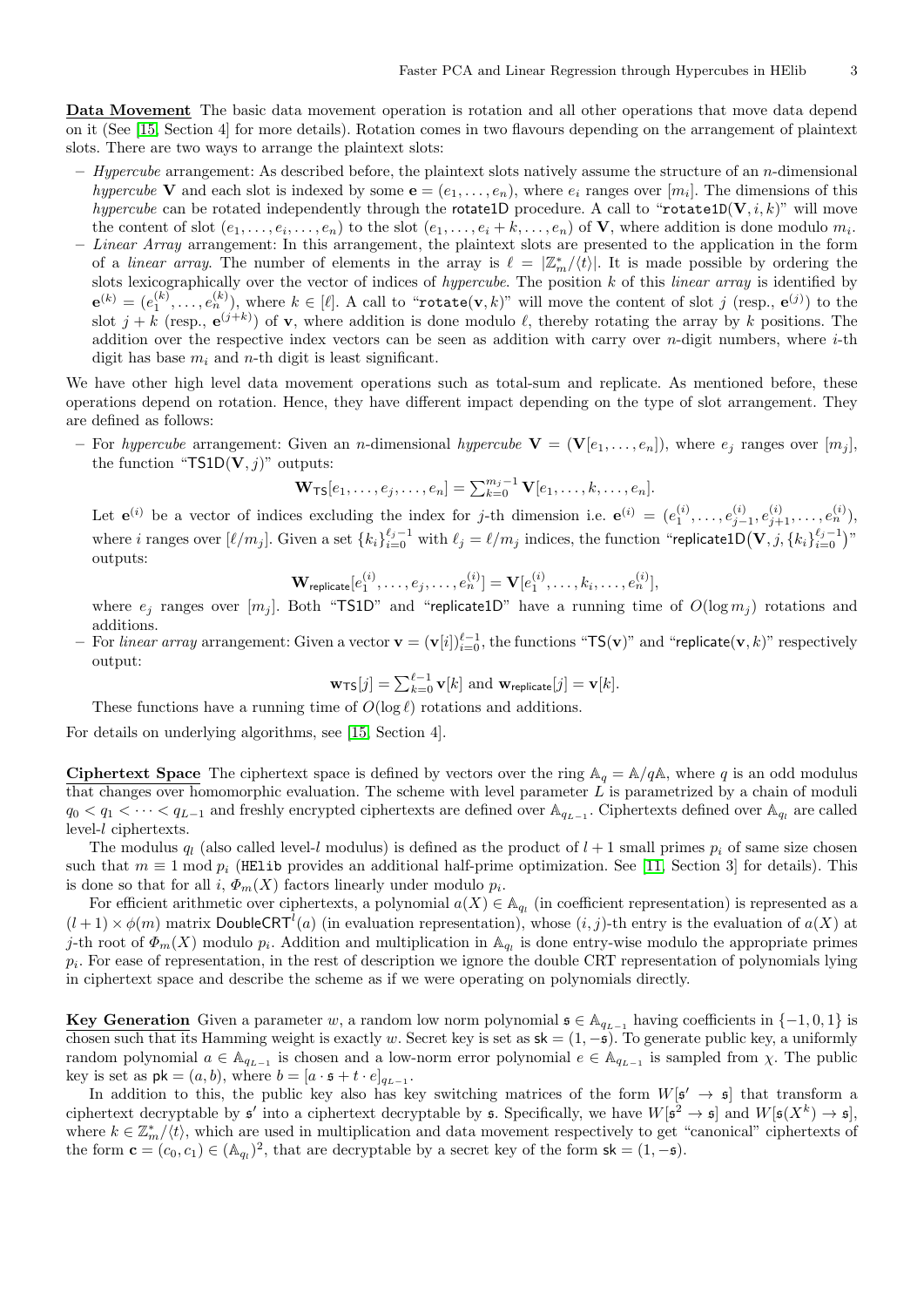**Encryption** To encrypt a polynomial  $m \in \mathbb{A}_t$ , a random low norm polynomial  $r \in \mathbb{A}_{q_{L-1}}$  having coefficients in  $\{-1,0,1\}$  is chosen and two low-norm error polynomials  $e_0, e_1 \in \mathbb{A}_{q_{L-1}}$  are sampled from  $\chi$ . The ciphertext is computed as:  $\mathbf{c} = (c_0, c_1) = \text{Enc}(m, \text{pk}) = (b \cdot r + t \cdot e_0 + m, a \cdot r + t \cdot e_1) \in (\mathbb{A}_{q_{L-1}})^2$ .

**Decryption** To decrypt a level-l ciphertext, we first compute the noise polynomial  $m' = [\langle \mathbf{c}, \mathbf{sk} \rangle]_{q_l} = [c_0 - c_1 \cdot \mathbf{s}]_{q_l}$ . Then, the message  $m \in A_t$  is recovered by computing m' mod  $t = \text{Dec}(\mathbf{c}, \mathsf{sk})$ . For the decryption procedure to work, the norm of noise polynomial  $m'$  should be sufficiently smaller than  $q_l$ .

Homomorphic Operations and Noise Control The noise associated with a ciphertext should be considerably small compared to the ciphertext modulus to successfully recover the message. But, homomorphically operating on ciphertexts leads to an increase in the noise term. The freshly encrypted ciphertext is valid w.r.t. the largest modulus  $q_{L-1}$ . When the noise term grows too much, we modulus-switch to a ciphertext that is valid w.r.t. smaller moduli to decrease the noise magnitude. As we operate on a ciphertext, we need to switch to smaller moduli until the ciphertext is defined over  $\mathbb{A}_{q_0}$ . Beyond this point, we can not modulus-switch any further, and if the noise grows too much now, the ciphertext will be rendered useless.

In HElib, every l-th level ciphertext is represented as the tuple  $\mathbf{c} = ((c_0, c_1), l, \nu)$ , where  $\nu$  is an estimate of noise magnitude of the ciphertext. This estimate helps the library in automatically switching to lower levels when needed (for details on noise estimate, see [\[14,](#page-16-2) Section 3.1.4]). The homomorphic operations are defined as follows:

Addition: Before adding ciphertexts  $\mathbf{c} = ((c_0, c_1), l, \nu), \mathbf{c'} = ((c'_0, c'_1), l', \nu')$  encrypting messages  $m, m' \in \mathbb{A}_t$  respectively, we bring them to the same level  $l''$  (if  $l \neq l'$ ) by reducing the larger one modulo the smaller of the two moduli if the noise doesn't overflow, otherwise we modulus-switch the larger one to the smaller level. Then, we add the ciphertexts to get:

$$
\mathbf{c}_{\text{add}} = (([c_0 + c'_0]_{q_{l''}}, [c_1 + c'_1]_{q_{l''}}), l'', \nu + \nu').
$$

- Multiplication: Given two ciphertexts  $\mathbf{c} = ((c_0, c_1), l, \nu), \mathbf{c}' = ((c'_0, c'_1), l', \nu')$  encrypting  $m, m' \in \mathbb{A}_t$ , we first perform modulus switching on them to bring their noise magnitude below a preset constant (refer [\[11,](#page-16-1) Appendix C.2] for details). Then, we reduce the larger one modulo the smaller of the two moduli to bring them to the same level  $l''$ . Having brought the ciphertexts to the same level, we perform their tensor product to get:

$$
\mathbf{c}'_{\text{mult}} = ((c_0c'_0, c_0c'_1 + c'_0c_1, c_1c'_1), l'', \nu\nu').
$$

 $\mathbf{c}'_{\mathsf{mult}}$  is a ciphertext decryptable by  $\mathsf{sk}' = (1, -\mathfrak{s}, \mathfrak{s}^2)$ . We perform key-switching on  $\mathbf{c}'_{\mathsf{mult}}$  using  $W[\mathfrak{s}^2 \to \mathfrak{s}]$  to get a canonical ciphertext  $\mathbf{c}_{\text{mult}} = ((c''_0, c''_1), l'', \nu'')$  with noise magnitude  $\nu''$ .

We can also multiply the ciphertext with a scalar. So, given a scalar  $\alpha \in A_t$  and a ciphertext  $\mathbf{c} = ((c_0, c_1), l, \nu)$ encrypting  $m \in \mathbb{A}_t$ , we can multiply them to get the ciphertext  $\mathbf{c}_{\text{scalar-mult}} = ((\alpha \cdot c_0, \alpha \cdot c_1), l, \nu')$  encrypting  $\alpha \cdot m \in \mathbb{A}_t$ . The noise estimate  $\nu'$  is computed as  $\nu' = \nu \cdot \nu_\alpha$ , where  $\nu_\alpha$  is the maximum norm possible for the scalar α.

– Automorphism: As mentioned in Section [2.1,](#page-1-0) data movement is made possible by automorphic mappings of the form  $\kappa : a(X) \to a(X^k)$ , where  $k \in \mathbb{Z}_m^*/\langle t \rangle$ . Given a ciphertext  $\mathbf{c} = ((c_0, c_1), l, \nu)$  encrypting  $m \in \mathbb{A}_t$ , by applying automorphism (note that the noise doesn't change), we get:

$$
\mathbf{c}'_{\text{auto}} = ((\kappa(c_0), 0, \kappa(c_1)), l, \nu).
$$

 $\mathbf{c}'_{\text{auto}}$  is a ciphertext decryptable by  $\mathsf{sk}' = (1, -\mathfrak{s}, -\kappa(\mathfrak{s}))$ . We perform key-switching on  $\mathbf{c}'_{\text{auto}}$  using  $W[\mathfrak{s}(X^k) \to \mathfrak{s}]$ to get a canonical ciphertext  $\mathbf{c}_{\text{auto}} = ((c'_0, c'_1), l, \nu')$  with noise magnitude  $\nu'$ .

The BGV scheme has a ring homomorphism between the plaintext and ciphertext space. Therefore, we have:

$$
\begin{array}{l} \mathsf{Dec}(\mathbf{c}_{\mathsf{add}},\mathsf{sk})=m+m' \\ \mathsf{Dec}(\mathbf{c}_{\mathsf{mult}},\mathsf{sk})=m\cdot m' \\ \mathsf{Dec}(\mathbf{c}_{\mathsf{auto}},\mathsf{sk})=\kappa(m) \end{array}\bigg\} \in \mathbb{A}_t.
$$

#### 2.2 Principal Component Analysis (PCA)

PCA is a dimensionality-reduction tool, that takes a number of possibly correlated variables and transforms them into a smaller number of uncorrelated variables, while retaining most of the information. These uncorrelated variables are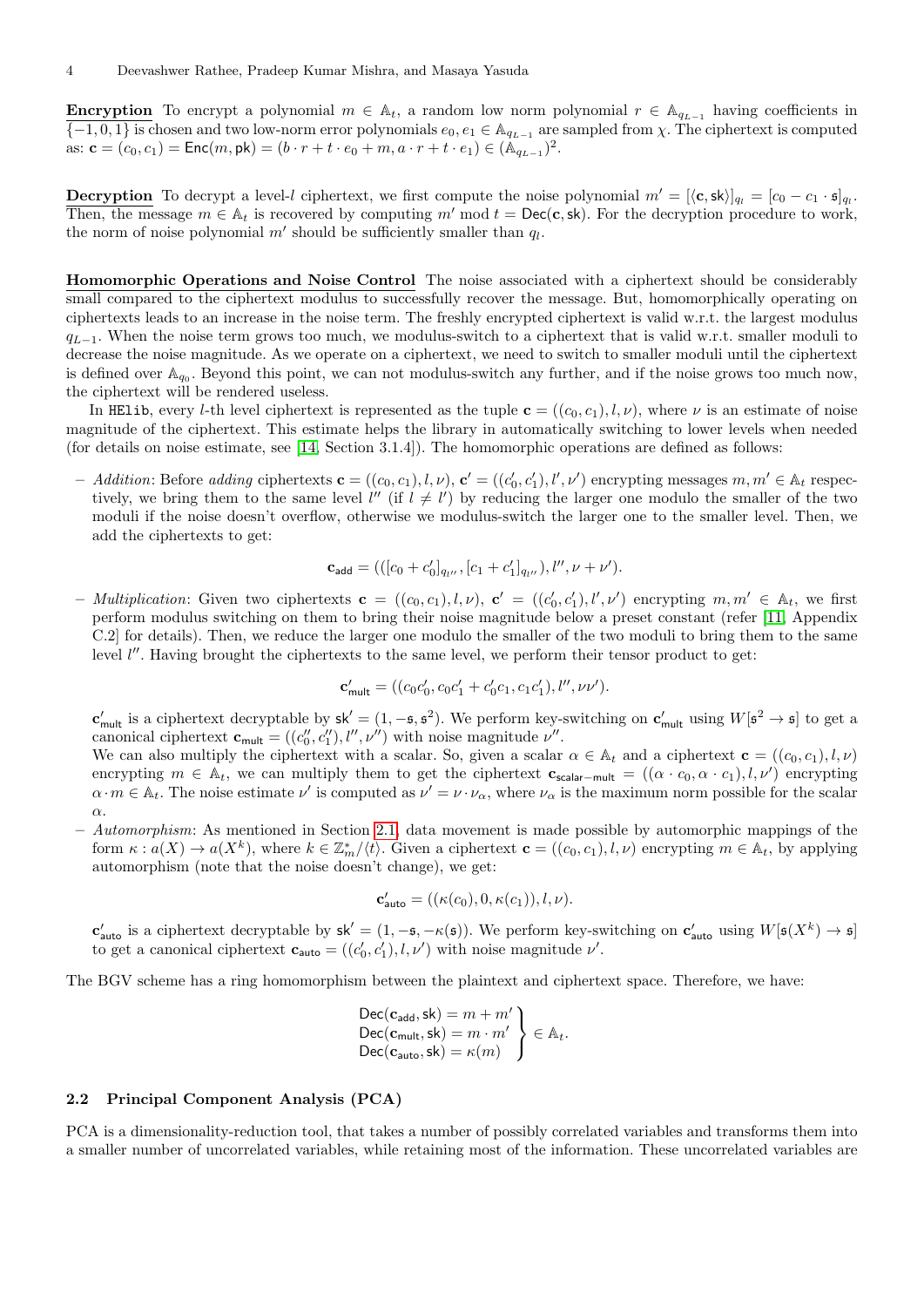called principal components, and they do not necessarily have a physical interpretation. PCA can be seen as a rotation of the original axes to a new set of orthogonal axes, that are aligned in the direction of maximum variation.

Let  $X$  be a data matrix, with N records and d numerical attributes, which is defined as:

$$
\mathbf{X} = \underbrace{\begin{pmatrix} - & \mathbf{x}_0^{\mathsf{T}} & - \\ \vdots & \\ - & \mathbf{x}_{N-1}^{\mathsf{T}} - \end{pmatrix}}_{d \text{ attributes}} \}^{N \text{ records}}
$$

The problem of finding the principal components of  $X$  is the same as finding the eigen vectors of its covariance matrix  $\Sigma$ , which is defined as:

$$
\mathbf{\Sigma} = \frac{1}{N} \mathbf{X}^{\mathsf{T}} \mathbf{X} - \boldsymbol{\mu} \boldsymbol{\mu}^{\mathsf{T}}, \text{ where } \boldsymbol{\mu}^{\mathsf{T}} = \frac{1}{N} \sum_{i=0}^{N-1} \mathbf{x}_i^{\mathsf{T}}.
$$

To find the eigen vectors of  $\Sigma$ , a technique called the Power Method is used. PowerMethod is an iterative technique that is used to find the dominant eigen-vector of a matrix, and is described in Algorithm [1.](#page-4-0) The intuition behind the

<span id="page-4-0"></span>Algorithm 1 PowerMethod( $\Sigma$ , T) Input: –  $\boldsymbol{\Sigma}$  : covariance matrix of  $\mathbf X$  $-$  T: number of iterations Output:  $-$ **u**<sub>1</sub>,  $\lambda$ <sub>1</sub> : dominant eigen-vector of  $\Sigma$  and its eigen-value 1: Choose a random vector  $\mathbf{v}^{(0)}$  of size d 2: for  $i = 1$  to T do 3:  ${\bf v}^{(i)} = \Sigma {\bf v}^{(i-1)}$ 4: end for 5: return  $\mathbf{u}_1 = \mathbf{v}^{(T)}/\|\mathbf{v}^{(T)}\|$  and  $\lambda_1 = \|\mathbf{v}^{(T)}\|/\|\mathbf{v}^{(T-1)}\|$ 

Power Method is that by multiplying the initial vector **v** repeatedly by  $\Sigma$ , **v** is stretched in the direction of the  $\Sigma$ 's dominant eigen-vector  $\mathbf{u}_1$ , to the point where the vector lies almost entirely in the direction of  $\mathbf{u}_1$ . Power Method can also be used to find the k-th dominant eigen-vector of  $\Sigma$  by using the EigenShift procedure, which is described in Algorithm [2.](#page-4-1) For input k, the Eigen Shift procedure outputs a matrix  $\Sigma_k$  whose most dominant eigen-vector is

```
\mathbf{Algorithm} 2 Eigen\mathsf{Shift}(\mathcal{\mathcal{Z}},\{\mathbf{u}_i,\lambda_i\}_{i=1}^{k-1})
```

```
Input:
       – \Sigma: covariance matrix of X
       – {\mathbf{u}_i, \lambda_i}: i-th dominant eigen-vector of \Sigma and its eigen-value
    Output:
        -\Sigma_k: k-shifted covariance matrix of X
1: \Sigma_1 = \Sigma2: for i = 1 to k - 1 do
3: \boldsymbol{\Sigma}_{i+1} = \boldsymbol{\Sigma}_{i} - \lambda_{i} \mathbf{u}_{i} \mathbf{u}_{i}^{\mathsf{T}}4: end for
5: return \Sigma_k
```
 $\mathbf{u}_k$ , where  $\mathbf{u}_k$  is the k-th most dominant eigen-vector of  $\Sigma$  and  $\lambda_k$  is its associated eigen-value. Therefore, combining these two methods, the K dominant eigen-vectors (and their associated eigen-values) of the covariance matrix  $\Sigma$  can be found to get the  $K$  principal components of  $X$ .

#### 2.3 Linear Regression (LR)

Linear Regression is a statistical procedure that models a relationship between the target (dependent) variable y and one or more input (independent) variables x using a linear equation. Given a dataset  $(\mathbf{X}, \mathbf{y}) = \{(\mathbf{x}_i^{\mathsf{T}}, y_i)\}_{i=0}^{N-1} \in \mathbb{Z}^{N \times d}$ ,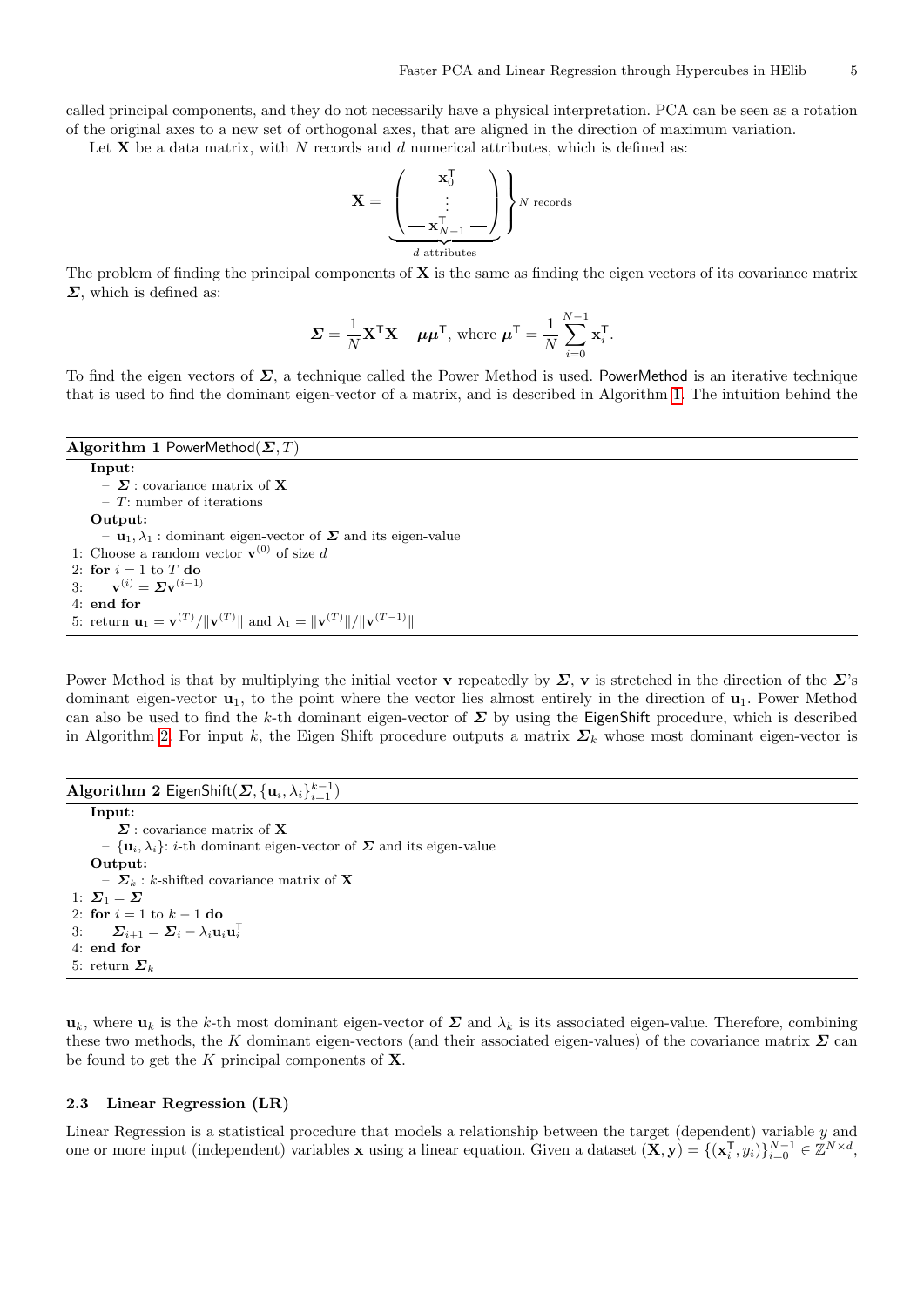where  $\mathbf{x}_i^T$  are the input variables and  $y_i$  is the target variable, the aim is to find a vector of weights **w** such that  $y \approx Xw$ . We obtain w by minimizing the least-squares error defined by:

$$
\mathbf{w} = \argmin_{\mathbf{w}^*} \frac{1}{N} \sum_{i=1}^N ||y_i - \mathbf{x}_i^{\mathsf{T}} \mathbf{w}^*||^2.
$$

The most popular solution is an iterative technique called Gradient Descent. Gradient Descent is useful when we are operating on data with very large dimension d. For smaller dimensions, there is a one-step analytical solution called Normal Equation method, which computes w as:

$$
\mathbf{w} = (\mathbf{X}^\mathsf{T} \mathbf{X})^{-1} \mathbf{X}^\mathsf{T} \mathbf{y}.
$$

We leverage an iterative division-free technique from [\[13\]](#page-16-5) for matrix inversion, which only involves matrix multiplications and additions. This technique, described in Algorithm [3,](#page-5-0) allows us to compute inverse of encrypted matrices. There can be different choices for the input  $\alpha$  to the function InvertMatrix, but taking  $\alpha$  close to the largest eigen value

Algorithm 3 InvertMatrix( $\mathbf{M}, \alpha, T$ )

<span id="page-5-0"></span>Input: – M : given matrix – α: a constant close to the dominant eigen-value of M  $-$  T: number of iterations Output:  $-$  M<sup> $-1$ </sup> : inverse of matrix M 1:  $\mathbf{A}^{(0)} = \mathbf{M}, \mathbf{R}^{(0)} = \mathbf{I}$  b is the identity matrix 2:  $\alpha^{(0)} = \alpha$ 3: for  $i = 1$  to T do 4:  $\mathbf{R}^{(i)} = 2\alpha^{(i-1)}\mathbf{R}^{(i-1)} - \mathbf{R}^{(i-1)}\mathbf{A}^{(i-1)}$ 5:  $\mathbf{A}^{(i)} = 2\alpha^{(i-1)}\mathbf{A}^{(i-1)} - \mathbf{A}^{(i-1)}\mathbf{A}^{(i-1)}$ 6:  $\alpha^{(i)} = \alpha^{(i-1)} \alpha^{(i-1)}$ 7: end for 8: return  $M^{-1} = R^{(T)}/\alpha^{(T)}$ 

of matrix **M** ensures a stable quadratic convergence to  $M^{-1}$ .

## 3 Matrix Operations

In the previous section, we described statistical procedures that we will compute securely in the cloud. It is evident that these procedures require matrix operations. In this section, we describe the method used in [\[16\]](#page-17-8) and propose a new method for matrix operations over encrypted matrices. We also draw a complexity comparison between the two methods in terms of homomorphic operations.

#### <span id="page-5-1"></span>3.1 Lu et al.'s Method (Linear Array Arrangement)

Lu et al. proposed a matrix multiplication method in [\[16\]](#page-17-8) that assumes a linear array arrangement of plaintext slots, and works along the lines of column-order matrix-vector multiplication method described in [\[15,](#page-16-4) Section 4.3]. Given the one-dimensional array arrangement, a vector can be packed directly in the plaintext slots (followed by zeros if the length of vector is less than  $\ell$ ) and encrypted. Their proposed techniques work on matrices encrypted in row-order i.e. each row vector is encrypted separately. The encryption of a vector  $\mathbf{u} \in \mathbb{Z}_t^d$  and a matrix  $\mathbf{X} \in \mathbb{Z}_t^{d \times d}$  are represented as  $ct(\mathbf{u})$  and  $CT(\mathbf{X}) = {ct(\mathbf{x}_i^T)}_{i=0}^{d-1}$  respectively.

Outer Product of Vectors Given ciphertexts of vectors u and v, to compute their outer product homomorphically, the function described in Algorithm [4](#page-6-0) is used.

Matrix-Vector Multiplication Lu et al. have used the column-order matrix vector multiplication method of [\[15\]](#page-16-4) for matrix-vector multiplication. They took advantage of the fact that their application only requires dealing with symmetric matrices. Therefore, they could use this method, described in Algorithm [5,](#page-6-1) even on matrices encrypted in row-order.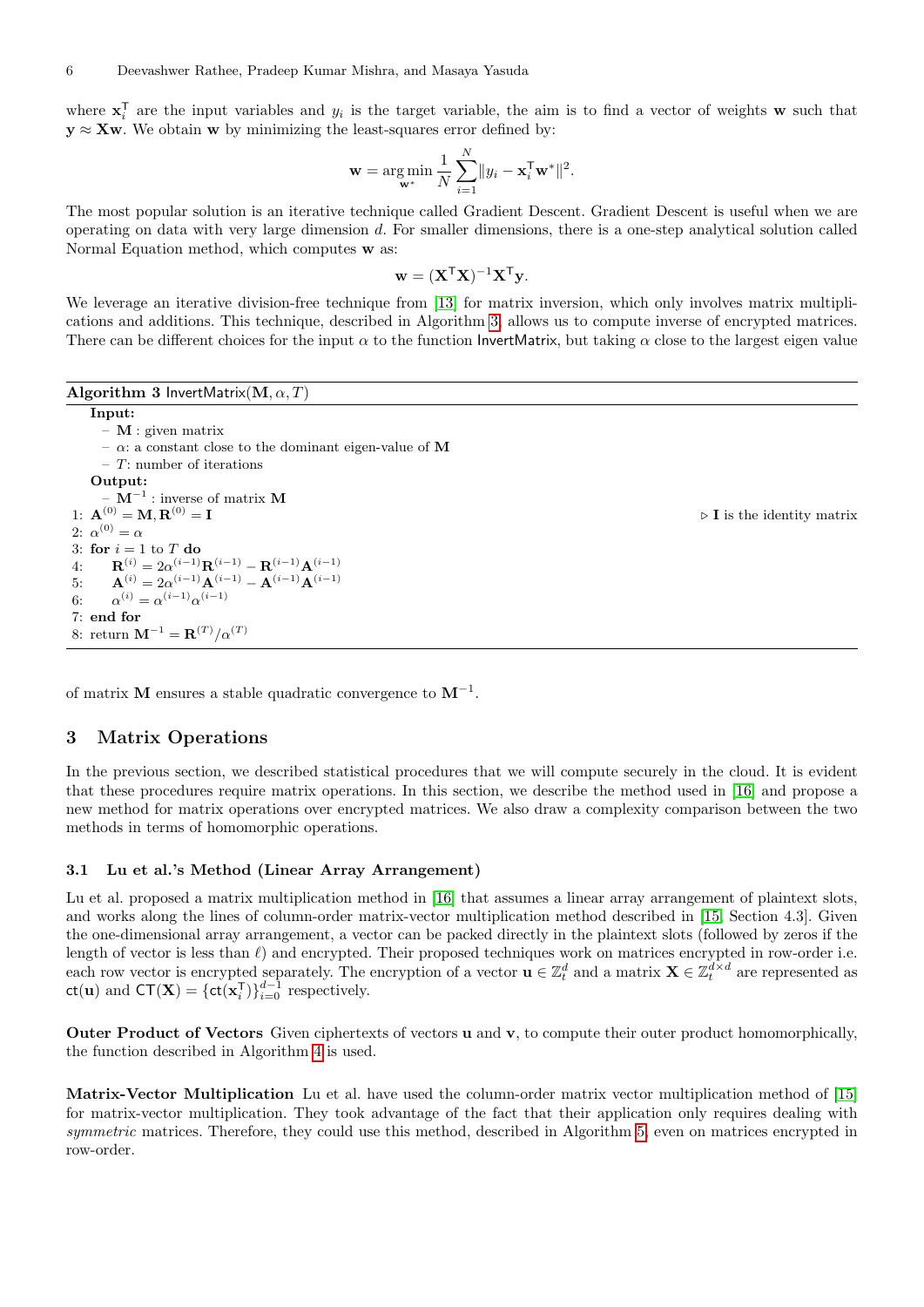<span id="page-6-0"></span>Algorithm 4 OuterProduct(ct(u),  $ct(v)$ ) Input:  $\mathbf{c} = \mathbf{ct}(\mathbf{u}), \mathbf{ct}(\mathbf{v}): \text{ciphertexts of vectors } \mathbf{u}, \mathbf{v} \in \mathbb{Z}_t^d$ Output: − **CT**(**uv**) : ciphertexts for rows of matrix **uv**  $\in \mathbb{Z}_t^{d \times d}$ 1: for  $i = 0$  to  $d - 1$  do 2:  $ct(uv_i^{\mathsf{T}}) = \text{replicate}(ct(u), i) \cdot ct(v)$ 3: end for 4: return  $CT(uv)$   $\triangleright$   $CT(uv) = {ct(uv_i)}_{i=0}^{d-1}$ 

## Algorithm 5 MatVecMul( $CT(X)$ ,  $ct(u)$ )

<span id="page-6-1"></span>Input: −  $\mathsf{CT}(\mathbf{X})$  : ciphertexts for rows of a *symmetric* matrix  $\mathbf{X} \in \mathbb{Z}_t^{d \times d}$ − **ct**(**u**) : ciphertext of vector  $\mathbf{u} \in \mathbb{Z}_t^d$ Output: -  $ct(Xu)$  : ciphertext of vector  $Xu \in \mathbb{Z}_t^d$ 1: for  $i = 0$  to  $d - 1$  do  $2\colon \quad \mathsf{ct}(\mathbf{Xu}) \mathrel{+}= \mathsf{ct}(\mathbf{x}_i^{\mathsf{T}}) \cdot \mathsf{replicate}(\mathsf{ct}(\mathbf{u}), i)$ 3: end for 4: return  $ct(Xu)$ 

Matrix Addition & Multiplication Matrix addition and multiplication are computed in such a way that the layout is preserved i.e. output matrix is also encrypted in row order. Matrix addition is fairly straight-forward, and is done by adding the corresponding rows of the two matrices. Matrix multiplication is performed by the MatMul function described in Algorithm [6.](#page-6-2)

<span id="page-6-2"></span>Algorithm 6 MatMul $(CT(X), CT(Y))$ Input: −  $\mathsf{CT}(\mathbf{X}), \mathsf{CT}(\mathbf{Y})$ : ciphertexts for rows of matrices  $\mathbf{X}, \mathbf{Y} \in \mathbb{Z}_t^{d \times d}$ Output: −  $\mathsf{CT}(\mathbf{X}\mathbf{Y})$  : ciphertexts for rows of matrix  $\mathbf{X}\mathbf{Y} \in \mathbb{Z}_t^{d \times d}$ 1: for  $i = 0$  to  $d - 1$  do 2: for  $j = 0$  to  $d - 1$  do 3:  $ct(xy_i^T) == \text{replicate}(ct(x_i^T), j) \cdot ct(y_j^T))$ 4: end for 5: end for 6: return  $\mathsf{CT}(\mathbf{X}\mathbf{Y}) = {\mathsf{ct}}(\mathbf{x}\mathbf{y}_i^{\mathsf{T}})\}_{i=0}^{d-1}$ 

### <span id="page-6-3"></span>3.2 Our Method (Hypercube Arrangement)

We leverage a two-dimensional ( $n = 2$ , ref. Section [2.1\)](#page-1-0) hypercube arrangement of plaintext slots to optimize matrix operations over encrypted matrices and vectors. Let the size of the *first* and the *second* dimension be  $m_1 = \text{ord}(f_1)$ and  $m_2 = \text{ord}(f_2)$  respectively. The *hypercube* can be seen as a matrix having  $m_1$  rows and  $m_2$  columns. For the rest of discussion, we treat our *hypercube* arrangement of plaintext slots as a  $m_1 \times m_2$  matrix **V**.

A matrix  $\mathbf{X} \in \mathbb{Z}_t^{d \times d}$  can be packed in  $\mathbf{V}$  by putting the  $(i, j)$ -th entry of the matrix in  $(i, j)$ -th position of the hypercube i.e.  $\mathbf{V}[i, j] = x_{i,j}$  (all other positions are filled with zeros). There are two ways a vector  $\mathbf{u} \in \mathbb{Z}_t^d$  can be packed in V:

1. Row-wise packing: If u is supposed to act like a row-vector in the computation, then we pack the vector u (row-wise) in all the rows of **V** i.e.  $\mathbf{V}[i, j] = u_j$ , where  $i \in [m_1]$  and  $j \in [d]$ . Given  $\mathbf{u} = \{u_j\}_{j=0}^{d-1}$ , we have:

$$
\mathbf{V} = \begin{bmatrix} u_0 & \dots & u_{d-1} \\ \vdots & \ddots & \vdots \\ u_0 & \dots & u_{d-1} \end{bmatrix}
$$
  $\begin{bmatrix} m_1 \\ m_2 \end{bmatrix}$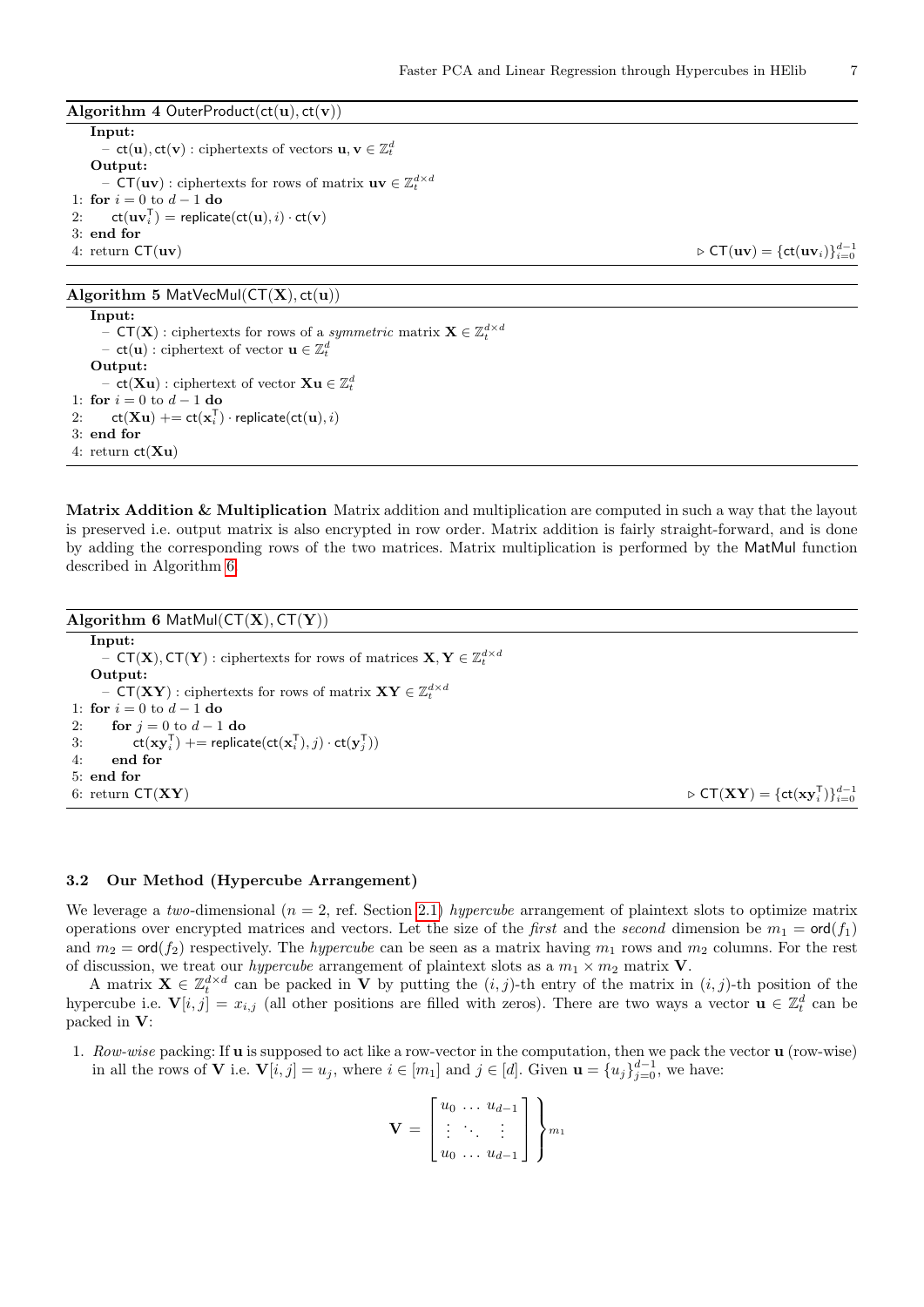#### 8 Deevashwer Rathee, Pradeep Kumar Mishra, and Masaya Yasuda

2. Column-wise packing: Similarly, if **u** is supposed to act like a column-vector in the computation, then we pack the vector **u** (column-wise) in all the columns of **V** i.e.  $\mathbf{V}[i, j] = u_i$ , where  $i \in [d]$  and  $j \in [m_2]$ . Given  $\mathbf{u} = \{u_i\}_{i=0}^{d-1}$ , we have:

$$
\mathbf{V} = \underbrace{\begin{bmatrix} u_0 & \dots & u_0 \\ \vdots & \ddots & \vdots \\ u_{d-1} & \dots & u_{d-1} \end{bmatrix}}_{m_2}
$$

There are two major advantages of using the hypercube arrangement:

 $-$  Space-efficient: Using the *hypercube* arrangement, we can pack the whole matrix in a single plaintext, as opposed to the *linear array* arrangement, which requires d plaintexts. Let  $V_l = \{v_i^T\}_{i=0}^{d-1}$  and  $V_h$  be the packing of matrix  $\mathbf{X} \in \mathbb{Z}_t^{d \times d}$  in the *linear array* and *hypercube* arrangement respectively. Then, we have:

$$
\underbrace{\begin{bmatrix} [ & x_{0,0} & \dots & x_{0,d-1} & ] \\ \vdots & \ddots & & \vdots \\ [ & x_{d-1,0} & \dots & x_{d-1,d-1} \end{bmatrix}}_{\mathbf{V}_l = \{\mathbf{v}_i^{\mathrm{T}}\}_{i=0}^{d-1}} \begin{bmatrix} x_{0,0} & \dots & x_{0,d-1} \\ \vdots & \ddots & & \vdots \\ x_{d-1,0} & \dots & x_{d-1,d-1} \end{bmatrix}}_{\mathbf{V}_h}
$$
\nd-ciphertext

– Time-efficient: The hypercube arrangement offers a huge advantage by enabling us to operate on a dimension, independent of other dimensions. Therefore, given a set of positions  $\{k_i\}_{i=0}^{d-1}$ , we can replicate the  $k_i$ -th element of the  $i$ -th row through one replication operation with *hypercube* arrangement as opposed to  $d$  replication operations in case of linear array. Hence, we can utilize the SIMD operations to a greater extent. On performing replication, we get:

$$
\underbrace{\begin{bmatrix} [x_{0,k_0} & \dots & x_{0,k_0} & ] \\ \vdots & \ddots & \vdots \\ [x_{d-1,k_{d-1}} \dots x_{d-1,k_{d-1}}] \end{bmatrix}}_{\text{{replicate}}(\mathbf{v}_i^{\mathsf{T}}, k_i)_{i=0}^{d-1}} \left| \underbrace{\begin{bmatrix} x_{0,k_0} & \dots & x_{0,k_0} \\ \vdots & \ddots & \vdots \\ x_{d-1,k_{d-1}} \dots x_{d-1,k_{d-1}} \end{bmatrix}}_{\text{replicateID}(\mathbf{V}_h, 2, \{k_i\}_{i=0}^{d-1})} \right|
$$

This property holds for all data movement operations such as rotation and total-sum. Similarly, we can also replicate the  $k_i$ -th element of the *i*-th column through a call to the function replicate1D $(\mathbf{V}_h, 1, \{k_i\}_{i=0}^{d-1})$ .

We use the notation  $ct_1(u)$  and  $ct_2(u)$  to denote ciphertexts encrypting the vector  $u \in \mathbb{Z}_t^d$  row-wise and column-wise respectively. The encryption of matrix  $\mathbf{X} \in \mathbb{Z}_t^{d \times d}$  is denoted by the notation  $ct(\mathbf{X})$ .

Outer Product of Vectors The outer product of vectors  $\mathbf{u} \in \mathbb{Z}_t^d$  and  $\mathbf{v} \in \mathbb{Z}_t^d$  is computed by the function defined in Algorithm [7.](#page-7-0)

<span id="page-7-0"></span>

| Algorithm 7 OuterProduct1D( $ct_2(u)$ , $ct_1(v)$ )                                       |  |
|-------------------------------------------------------------------------------------------|--|
| Input:                                                                                    |  |
| - $ct_2(\mathbf{u})$ : column-wise encryption of $\mathbf{u} \in \mathbb{Z}_t^d$          |  |
| $-$ ct <sub>1</sub> ( <b>v</b> ) : row-wise encryption of $\mathbf{v} \in \mathbb{Z}_t^d$ |  |
| Output:                                                                                   |  |
| - $ct(uv)$ : ciphertext of matrix $uv \in \mathbb{Z}_t^{d \times d}$                      |  |
| 1: $ct(uv) = ct_2(u) \cdot ct_1(v)$                                                       |  |
| 2: return $ct(uv)$                                                                        |  |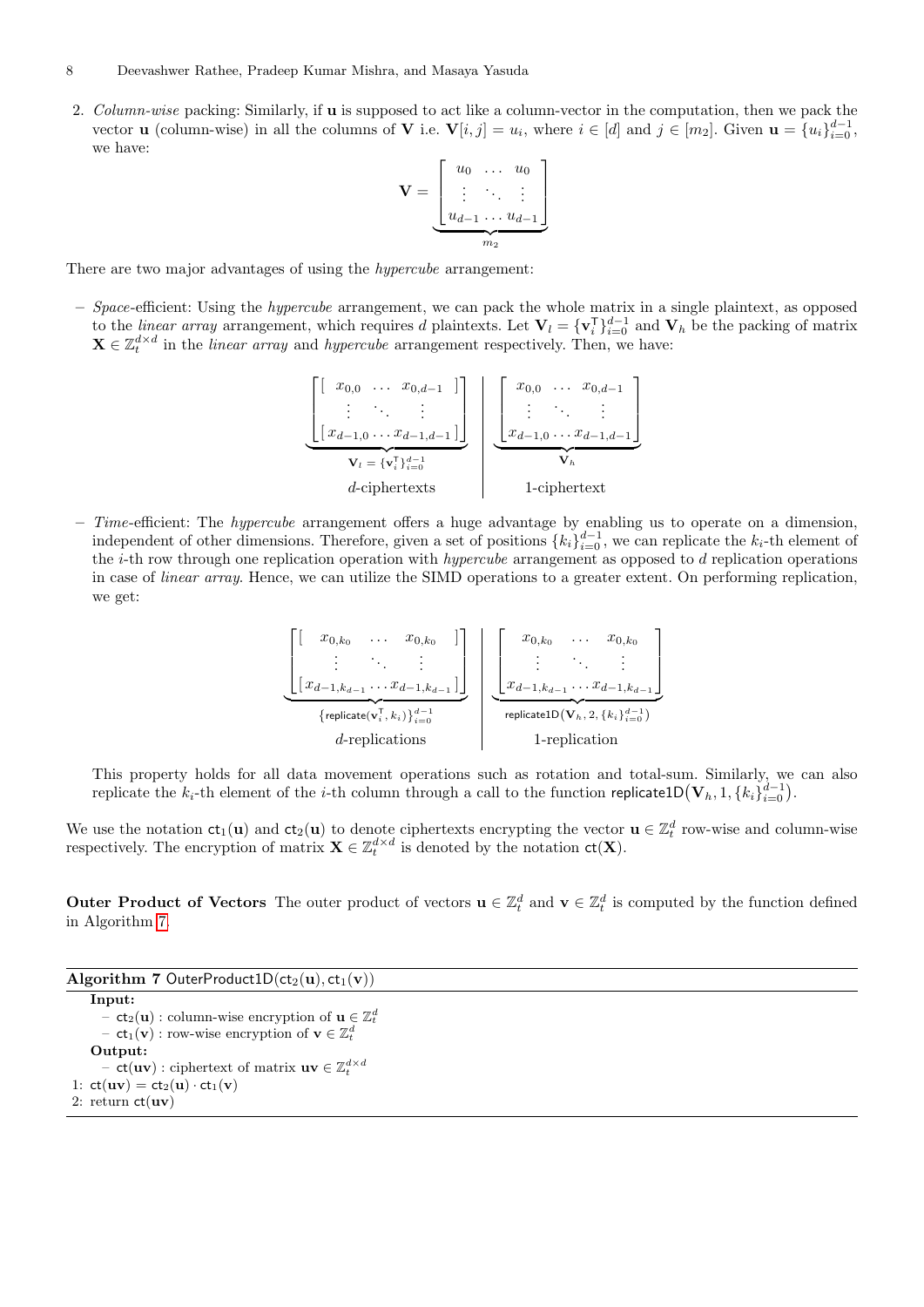Matrix-Vector Multiplication To multiply a matrix  $\mathbf{X} \in \mathbb{Z}_t^{d \times d}$  with a vector  $\mathbf{u} \in \mathbb{Z}_t^d$ , our technique requires the matrix and the vector to be encrypted in one of the following ways:

- 1. X is encrypted and u is encrypted row-wise.
- 2.  $X^{\mathsf{T}}$  is encrypted and **u** is encrypted column-wise.

It turns out that our technique outputs vector Xu encrypted column-wise if the input vector u is encrypted row-wise and vice-versa. This doesn't pose a problem since we can easily convert between the two packings by multiplying the vector with identity matrix I. For our application, we can do successive multiplications (without a need for conversion) with encryption of  $X$  since we only deal with *symmetric* matrices. Our technique for matrix vector multiplication is

Algorithm 8 MatVecMul1D( $ct(X)$ ,  $ct_{1/2}(u)$ )

<span id="page-8-0"></span>Input: -  $ct(\mathbf{X})$  : ciphertext of a symmetric matrix  $\mathbf{X} \in \mathbb{Z}_t^{d \times d}$  $-$  ct<sub>1/2</sub>(**u**): row/column-wise encryption of  $\mathbf{u} \in \mathbb{Z}_t^d$ Output: -  $ct_{2/1}(\mathbf{Xu})$  : column/row-wise encryption of  $\mathbf{Xu} \in \mathbb{Z}_t^d$ 1:  $ct_{1/2}(\mathbf{Xu}^*) = ct(\mathbf{X}) \cdot ct_{1/2}(\mathbf{u})$ 2:  $ct_{2/1}(\mathbf{Xu}) = \text{TS1D}(ct_{1/2}(\mathbf{Xu}^*), 2)$ 3: return  $ct_{2/1}(\mathbf{Xu})$   $\triangleright ct_{1/2}(\cdot) \rightarrow ct_{2/1}(\cdot)$ 

defined in Algorithm [8](#page-8-0) and the following examples demonstrate its working:

$$
\underbrace{\begin{bmatrix} 1 & 2 \\ 2 & 4 \end{bmatrix}}_{\text{ct}(X)} \cdot \underbrace{\begin{bmatrix} e & g \\ e & g \end{bmatrix}}_{\text{ct}_1(\mathbf{u})} \rightarrow \underbrace{\begin{bmatrix} e & 2g \\ 2e & 4g \end{bmatrix}}_{\text{ct}_1(\mathbf{X}\mathbf{u}^*)} \xrightarrow{\text{TSID}(2)} \underbrace{\begin{bmatrix} e + 2g & e + 2g \\ 2e + 4g & 2e + 4g \end{bmatrix}}_{\text{ct}_2(\mathbf{X}\mathbf{u})}
$$
\n
$$
\underbrace{\begin{bmatrix} 1 & 2 \\ 2 & 4 \end{bmatrix}}_{\text{ct}(X)} \cdot \underbrace{\begin{bmatrix} e & e \\ g & g \end{bmatrix}}_{\text{ct}_2(\mathbf{u})} \rightarrow \underbrace{\begin{bmatrix} e & 2e \\ 2g & 4g \end{bmatrix}}_{\text{ct}_2(\mathbf{X}\mathbf{u}^*)} \xrightarrow{\text{TSID}(1)} \underbrace{\begin{bmatrix} e + 2g & 2e + 4g \\ e + 2g & 2e + 4g \end{bmatrix}}_{\text{ct}_1(\mathbf{X}\mathbf{u})}
$$

Note: We can switch between the two encrypted vector packings at the cost of a replication by using the SwitchOrder1D routine that comes directly from the MatVecMul1D function by replacing  $ct(X)$  with I, where I is the identity matrix. Therefore, combining the two functions, we get a general-purpose function to do matrix vector multiplication.

Matrix Addition & Multiplication Matrix Addition is trivial for our packing and can be simply done by adding the ciphertexts of the two matrices. For matrix multiplication, we use the Fox Matrix multiplication method for hypercubes described in [\[9\]](#page-16-6). This method can be seen as an extension of the diagonal order matrix-vector multiplication described in [\[15,](#page-16-4) Section 4.3]. Suppose we want to multiply a matrix  $\mathbf{X} \in \mathbb{Z}_t^{d \times d}$  with a matrix  $\mathbf{Y} \in \mathbb{Z}_t^{d \times d}$ . Given the hypercube structure, we can rotate the column vectors of Y by i positions, denoted by  $Y \lll_1 i$ , with one rotation operation. Using one replication operation, we can extract the *i*-th diagonal of **X**, defined as  $\mathbf{d}_i(\mathbf{X}) = (x_{0,i}, x_{1,i+1}, \ldots, x_{d-1,i-1}),$ and replicate it along the rows. Then, we can compute the product  $XY$  as  $\sum_{i=0}^{d-1} \mathbf{d}_i(X) \times (\mathbf{Y} \lll_1 i)$ . The MatMul1D function implements our matrix multiplication procedure and is defined in Algorithm [9.](#page-9-0)

The following example demonstrates the working of MatMul1D:

$$
\underbrace{\begin{bmatrix} 1 & 2 \\ 3 & 4 \end{bmatrix}}_{\text{ct}(X)} \times \underbrace{\begin{bmatrix} e & f \\ g & h \end{bmatrix}}_{\text{ct}(Y)} \rightarrow \underbrace{\begin{bmatrix} 1 & 1 \\ 4 & 4 \end{bmatrix} \cdot \begin{bmatrix} e & f \\ g & h \end{bmatrix}}_{i=0} + \underbrace{\begin{bmatrix} 2 & 2 \\ 3 & 3 \end{bmatrix} \cdot \begin{bmatrix} g & h \\ e & f \end{bmatrix}}_{i=1}
$$

Remark 1. Our matrix multiplication technique defined for square matrices can be easily extended to general matrices. Every matrix can be partitioned into square sub-matrices called blocks. We can then multiply the matrices block-wise using the Block Matrix Multiplication technique.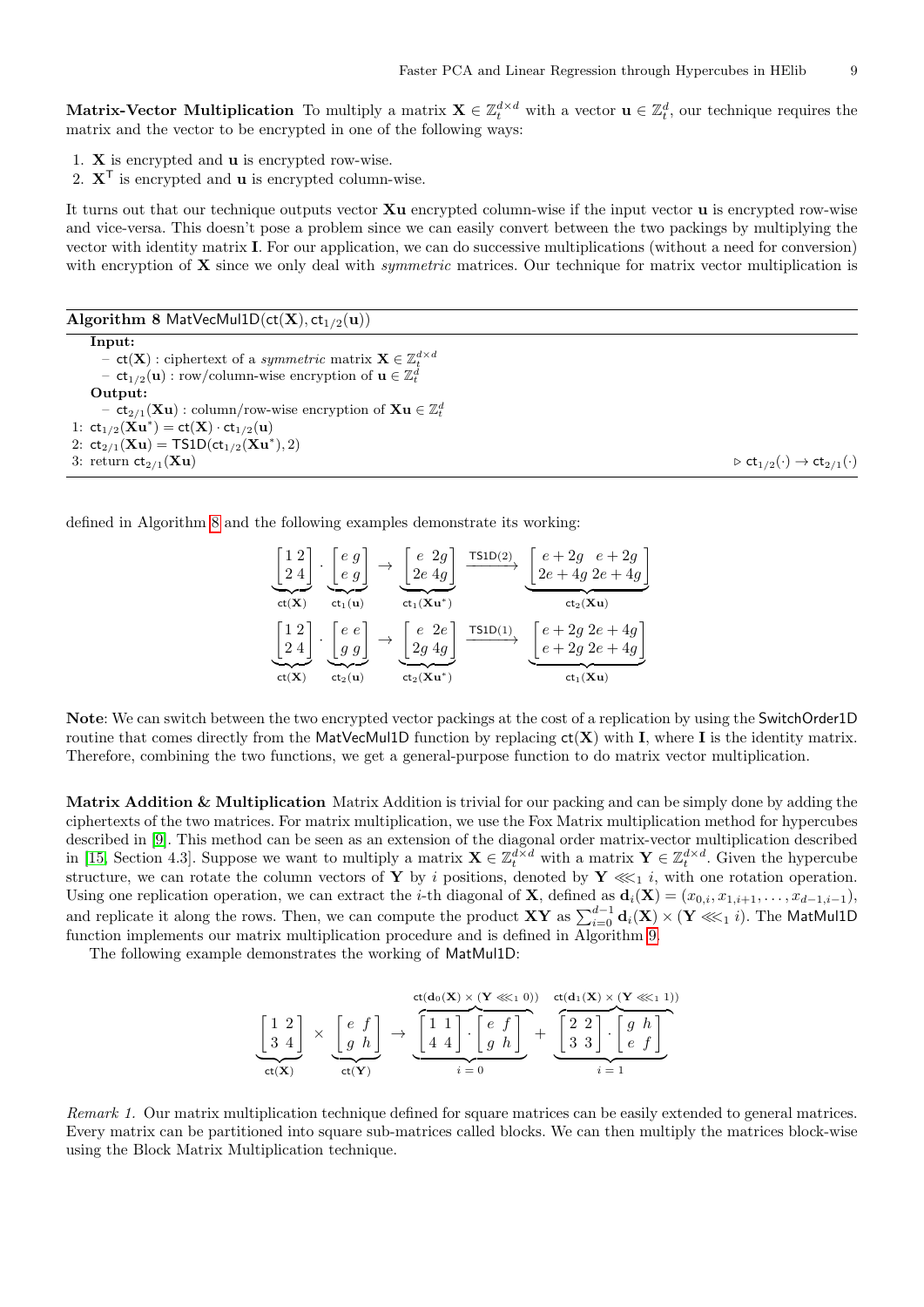Algorithm 9 MatMul1D $(ct(X), ct(Y))$ 

<span id="page-9-0"></span>Input:  $\mathsf{C} = \mathsf{ct}(\mathbf{X}), \mathsf{ct}(\mathbf{Y})$  : ciphertexts of matrices  $\mathbf{X}, \mathbf{Y} \in \mathbb{Z}_t^{d \times d}$ Output:  $\mathbf{C} = \mathsf{ct}(\mathbf{X}\mathbf{Y}) : \text{ciphertext of matrix } \mathbf{X}\mathbf{Y} \in \mathbb{Z}_t^{d \times d}$ 1: for  $i = 0$  to  $d - 1$  do 2: for  $j = 0$  to  $d - 1$  do 3:  $k_i = i + j \pmod{d}$ 4: end for 5:  $ct_2(\mathbf{d}_i(\mathbf{X}))$  = replicate1D( $ct(\mathbf{X}), 2, \{k_j\}_{j=0}^{d-1})$ 6:  $ct(Y \lll_1 i) = \text{rotate1D} (ct(Y), 1, -i)$ 7:  $ct(XY)$  +=  $ct_2(d_i(X)) \cdot ct(Y \lll_1 i)$  $8<sub>1</sub>$  end for 9: return  $ct(XY)$ 

## 3.3 Comparison

In this subsection, we compare the complexities of the techniques described in Section [3.1](#page-5-1) and Section [3.2,](#page-6-3) in terms of homomorphic operations. For details on effect of these operations on noise and their running time, we refer the readers to [\[15,](#page-16-4) Table 1]. In Table [1,](#page-9-1) we have summarized the complexities for all the matrix operations. It can be easily

<span id="page-9-1"></span>Table 1. Complexity of Matrix Operations in terms of Homomorphic Operations. d is the size of matrix dimensions and "−" denotes that the operation is not used. The rows corresponding to our techniques are shown in bold face.

|                     | Addition        | Multiplication | Rotation        | Scalar-multiply               |
|---------------------|-----------------|----------------|-----------------|-------------------------------|
| <b>OuterProduct</b> | $O(d \log d)$   | $O(d)^*$       | $O(d \log d)$   | $\overline{\mathcal{O}(d)}^*$ |
| OuterProduct1D      |                 | $O(1)^*$       |                 |                               |
| MatVecMul           | $O(d \log d)$   | $O(d)^*$       | $O(d \log d)$   | O(d)                          |
| MatVecMul1D         | $O(\log d)$     | $O(1)^{*}$     | $O(\log d)$     |                               |
| SwitchOrder1D       | $O(\log d)$     |                | $O(\log d)$     | $O(1)^*$                      |
| MatMul              | $O(d^2 \log d)$ | $O(d^2)^*$     | $O(d^2 \log d)$ |                               |
| MatMul1D            | $ O(d \log d) $ | $O(d)^*$       | $O(d \log d)$   | $O(d)^*$                      |

 $\ast$ : represents that the depth complexity of the operation is  $O(1)$ 

observed that for all the matrix operations, our method has decreased the complexity by a factor of matrix dimension i.e. d.

### <span id="page-9-2"></span>4 Secure computation in the cloud

Having defined the matrix primitives in the previous section, we are now ready to proceed to defining protocols for secure computation in the cloud. We showed in the previous section that our method for matrix operations can result in significant performance improvement. Therefore, we adapt the PrivatePCA and PrivateLR protocols proposed in [\[16\]](#page-17-8) to work with our method for secure matrix operations. The protocols used are basically the same, except we have used our method for matrix operations. Before we proceed with their description, we first describe the input data that will be computed upon:

- We perform statistical procedures on datasets with entries in the real domain. Since the BGV scheme only works on integers, we first need to convert all the real attributes of a dataset into integers with fixed point precision. Given  $x \in \mathbb{R}$ , we scale it up by the magnifying constant M and then round it to the nearest integer i.e.  $|Mx|$ . For the rest of description, we assume that we are computing statistics on datasets with integer attributes.
- Our setup assumes that the data rows could be coming from different sources that require that their data remains secure from other sources and the cloud. To keep the data secure, each source can encrypt their data rows separately, and send them to the cloud. But there is a problem that given the dataset  $(\mathbf{X}, \mathbf{y}) = {\{\mathbf{x}_i^{\mathrm{T}}, y_i\}}_{i=0}^{N-1} \in \mathbb{Z}_t^{N \times d}$ , it will be too inefficient to compute  $X^{\mathsf{T}}X$  or  $X^{\mathsf{T}}y$  homomorphically for any practical N. To overcome this problem, we use the fact that  $X^{\mathsf{T}}X = \sum_{i=0}^{N-1} x_i x_i^{\mathsf{T}}$  and  $X^{\mathsf{T}}y = \sum_{i=0}^{N-1} y_i x_i^{\mathsf{T}}$ . Therefore, each source can encrypt the matrix  $\mathbf{x}_i \mathbf{x}_i^{\mathsf{T}}$  and the vector  $y_i \mathbf{x}_i^{\mathsf{T}}$  for each data row independent of other sources, which can then be added in the cloud to reconstruct  $X^{\mathsf{T}}X$  and  $X^{\mathsf{T}}y$ .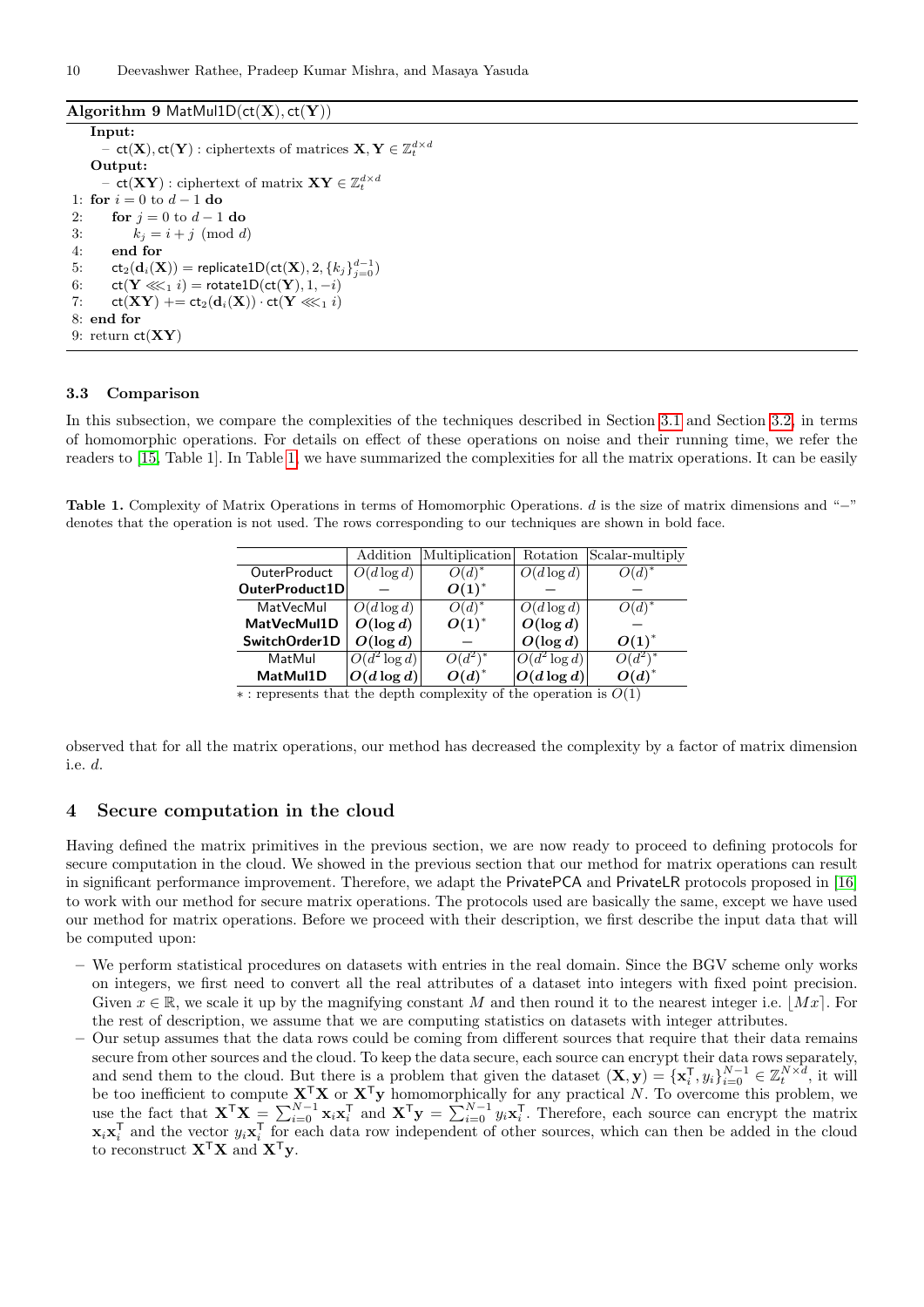Remark 2. Since we use the protocols proposed by Lu et al., with the exception of underlying matrix operations, we defer the security analysis of the protocols to [\[16,](#page-17-8) Section VI].

## <span id="page-10-1"></span>4.1 PrivatePCA

In this subsection, we want to compute the principal components of the data matrix  $\mathbf{X} \in \mathbb{Z}_t^{N \times d}$  securely in the cloud, which requires to compute the covariance matrix  $\Sigma = \frac{1}{N} \mathbf{X}^\top \mathbf{X} - \mu \mu^\top$ . Since we can't perform division while computing  $\mu^{\mathsf{T}}$  and  $\frac{1}{N} \mathbf{X}^{\mathsf{T}} \mathbf{X}$  in the cloud, we rather calculate  $N^2 \Sigma$ , multiplying  $\mathbf{X}^{\mathsf{T}} \mathbf{X}$  by N and computing  $N \mu^{\mathsf{T}}$  in place of  $\mu^{\mathsf{T}}$ . This works because scaling a matrix doesn't change the direction of its eigen-vectors, it only scales their associated eigen-values. To compute  $N^2\mu\mu^{\sf T}$ , we first compute  $N\mu^{\sf T}$  in row-wise packing, use SwitchOrder1D procedure to get  $N\mu$  in column-wise packing, and then input both the ciphertexts into OuterProduct1D to get an encrypted matrix for  $N^2\mu\mu^T$ . Having computed  $N^2\mathcal{L}$ , all that is left is to multiply the vector **v** with matrix  $N^2\mathcal{L}$  repeatedly. Since  $N^2\Sigma$  is a symmetric matrix, we can do it directly with MatVecMul1D procedure without the need of SwitchOrder1D procedure. The description of the protocol is given in Algorithm [10.](#page-10-0)

<span id="page-10-0"></span>

| Algorithm 10 PrivatePCA({ $ct_1(x_i^T)$ , $ct(x_i x_i^T)$ } $_{i=0}^{N-1}$ , T)                                                            |                                                                         |
|--------------------------------------------------------------------------------------------------------------------------------------------|-------------------------------------------------------------------------|
| Input:                                                                                                                                     |                                                                         |
| $-$ ct <sub>1</sub> ( $\mathbf{x}_i^T$ ) : row-wise encryption of <i>i</i> -th row of <b>X</b>                                             |                                                                         |
| - $ct(\mathbf{x}_i \mathbf{x}_i^{\mathsf{T}})$ : ciphertext of outer-product of $\mathbf{x}_i^{\mathsf{T}}$ with itself                    |                                                                         |
| $-$ T : number of iterations                                                                                                               |                                                                         |
| Output:                                                                                                                                    |                                                                         |
| $-$ <b>u</b> <sub>1</sub> , $\lambda$ <sub>1</sub> : first principal component of <b>X</b> and its magnitude                               |                                                                         |
| Cloud:                                                                                                                                     |                                                                         |
| 1: $ct_1(N\mu^{\mathsf{T}}) = \sum_{i=0}^{N-1} ct_1(\mathbf{x}_i^{\mathsf{T}})$                                                            | $\triangleright N \boldsymbol{\mu}^{\mathsf{T}} \in \mathbb{Z}^d_t$     |
| 2: $ct_2(N\mu)$ = SwitchOrder1D( $ct_1(N\mu^{\mathsf{T}})$ )                                                                               |                                                                         |
| 3: $ct(N^2 \mu \mu^T)$ = OuterProduct1D(ct <sub>2</sub> (N $\mu$ ), ct <sub>1</sub> (N $\mu^T$ ))                                          |                                                                         |
| 4: $ct(N^2\Sigma) = N \cdot \sum_{i=0}^{N-1} ct(\mathbf{x}_i \mathbf{x}_i^{\mathsf{T}}) - ct(N^2 \mu \mu^{\mathsf{T}})$                    | $\triangleright N^2 \mathbf{\Sigma} \in \mathbb{Z}_{\ell}^{d \times d}$ |
| 5: for $i = 1$ to T do                                                                                                                     |                                                                         |
| if $i$ is odd then<br>6:                                                                                                                   |                                                                         |
| $ct_2(\mathbf{v}^{(i)}) = \text{MatVecMul1D}(\text{ct}(N^2\mathbf{\Sigma}), ct_1(\mathbf{v}^{(i-1)}))$<br>7:                               |                                                                         |
| 8:<br>else if $i$ is even then                                                                                                             |                                                                         |
| $\mathsf{ct}_1(\mathbf{v}^{(i)}) = \mathsf{MatVecMul1D}(\mathsf{ct}(N^2\boldsymbol{\varSigma}), \mathsf{ct}_2(\mathbf{v}^{(i-1)}))$<br>9:  |                                                                         |
| end if<br>10:                                                                                                                              |                                                                         |
| $11:$ end for                                                                                                                              |                                                                         |
| 12: if $T$ is odd then                                                                                                                     |                                                                         |
| 13: return $ct_2(\mathbf{v}^{(T)})$ and $ct_1(\mathbf{v}^{(T-1)})$                                                                         |                                                                         |
| 14: else if $T$ is even then                                                                                                               |                                                                         |
| 15: return $ct_1(\mathbf{v}^{(T)})$ and $ct_2(\mathbf{v}^{(T-1)})$                                                                         |                                                                         |
| $16:$ end if                                                                                                                               |                                                                         |
| Decryptor:                                                                                                                                 |                                                                         |
| 1: return $\mathbf{u}_1 = \mathbf{v}^{(T)}/\ \mathbf{v}^{(T)}\ $ and $\lambda_1 = \ \mathbf{v}^{(T)}\ /(N^2 \cdot \ \mathbf{v}^{(T-1)}\ )$ |                                                                         |

In this way, we can securely compute the *first* principal component of data matrix **X**. Apart from the PowerMethod that we have in place in the form of PrivatePCA, we just need the EigenShift procedure to compute other principal components securely. The EigenShift procedure is easily performed in the cloud through simple operations like matrix addition and homomorphic multiplication, along with outer product on  $\mathbf{u}_i$ 's which can be done exactly like we did on  $N\mu$ .

Remark 3. If the input data is known to be normalized beforehand, we can skip the computation of  $N^2\mu^T\mu$  since it will always be zero. Moreover, we don't need to multiply  $X<sup>T</sup>X$  with N then.

### <span id="page-10-2"></span>4.2 PrivateLR

To perform Linear Regression on the dataset  $(\mathbf{X}, \mathbf{y}) = {\{\mathbf{x}_i^{\mathsf{T}}, y_i\}_{i=0}^{N-1} \in \mathbb{Z}_t^{N \times d}}$ , we need to compute  $\mathbf{w} = (\mathbf{X}^{\mathsf{T}} \mathbf{X})^{-1} \mathbf{X}^{\mathsf{T}} \mathbf{y}$ . Since we can construct encrypted matrices  $X^{\top}X$  and  $X^{\top}y$  in the cloud by adding the inputs  $x_i x_i^{\top}$  and  $y_i x_i^{\top}$  respectively, all we need is to invert the matrix  $X^{\mathsf{T}}X$  and multiply it with  $X^{\mathsf{T}}y$ . We use the procedure defined in Algorithm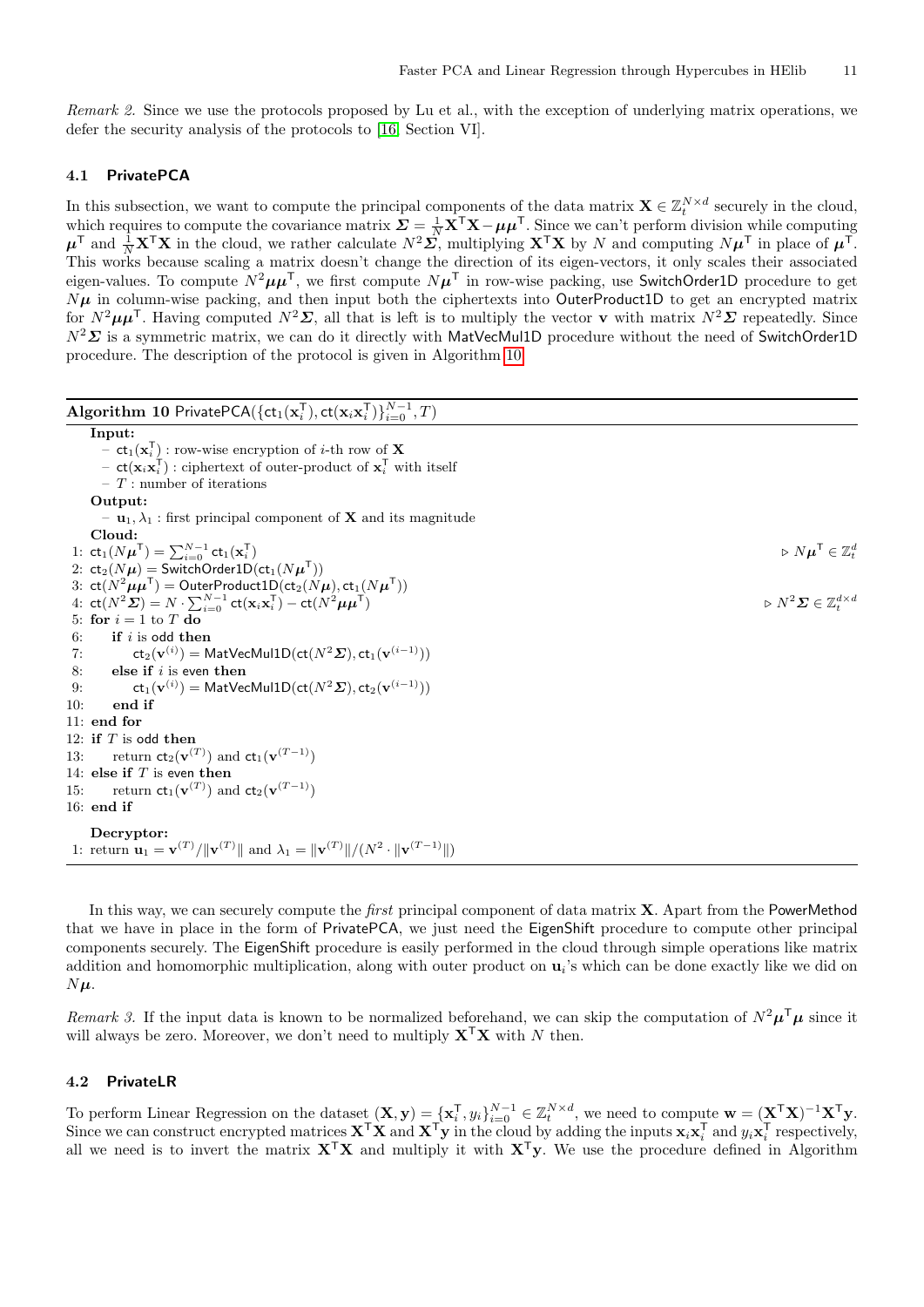[3](#page-5-0) for matrix inversion, that involves just matrix multiplications and additions. Hence, we can use our proposed matrix operations to compute Linear Regression securely. We also need the dominant eigen value  $\lambda$  of matrix  $X^{\top}X \in$  $\mathbb{Z}_t^{(d-1)\times(d-1)}$  for stable geometric convergence, which we can get through the PCA protocol before performing Linear Regression. For the scalar  $\lambda \in \mathbb{Z}_t$ , we use the notation  $ct(\lambda)$  to refer to the ciphertext of a plaintext V with  $\lambda$  packed in each plaintext slot i.e.  $V[i, j] = \lambda$ . The PrivateLR protocol is described in Algorithm [11.](#page-11-0)

<span id="page-11-0"></span>

| <b>Algorithm 11 PrivateLR</b> ({ $ct_1(y_i\mathbf{x}_i^T)$ , $ct(\mathbf{x}_i\mathbf{x}_i^T)$ } $_{i=0}^{N-1}$ , $ct(\lambda)$ , $T$ )                                                                                                                                                                                                                                                                                                                                                                                                                               |                                                                                                                                                                                 |
|----------------------------------------------------------------------------------------------------------------------------------------------------------------------------------------------------------------------------------------------------------------------------------------------------------------------------------------------------------------------------------------------------------------------------------------------------------------------------------------------------------------------------------------------------------------------|---------------------------------------------------------------------------------------------------------------------------------------------------------------------------------|
| Input:<br>$-$ ct <sub>1</sub> ( $y_i$ <b>x</b> <sub>i</sub> <sup>T</sup> ) : row-wise encryption of <i>i</i> -th row of <b>X</b> multiplied with <i>i</i> -th element of <b>y</b><br>$-$ ct( $\mathbf{x}_i \mathbf{x}_i^T$ ) : ciphertext of outer-product of $\mathbf{x}_i^T$ with itself<br>$-$ ct( $\lambda$ ) : ciphertext of dominant eigen-value of $X^{\top}X$<br>$-$ T : number of iterations<br>Output:<br>$- \mathbf{w}$ : weight vector $\mathbf{w} \in \mathbb{Z}_t^{d-1}$                                                                               |                                                                                                                                                                                 |
| Cloud:<br>1: $ct_1(X^Ty) = \sum_{i=0}^{N-1} ct_1(y_i x_i^T)$<br>2: $ct(\mathbf{A}^0) = ct(\mathbf{X}^T\mathbf{X}) = \sum_{i=0}^{N-1} ct(\mathbf{x}_i\mathbf{x}_i^T)$<br>3: $ct(\mathbf{R}^0) = ct(\mathbf{I})$ , $ct(\alpha^{(0)}) = ct(\lambda)$<br>4: for $i = 1$ to T do<br>$ct(\mathbf{B}) = 2 \cdot ct(\alpha^{(i-1)}) \cdot \mathbf{I} - ct(\mathbf{A}^{(i-1)})$<br>5:<br>6: $ct(\mathbf{R}^{(i)}) = \text{MatMul1D}(\text{ct}(\mathbf{R}^{(i-1)}), ct(\mathbf{B}))$<br>7: $ct(\mathbf{A}^{(i)}) = \mathsf{MatMul1D} (ct(\mathbf{A}^{(i-1)}), ct(\mathbf{B}))$ | $\triangleright \mathbf{X}^{\mathsf{T}} \mathbf{y} \in \mathbb{Z}_t^{(d-1)}$<br>$\triangleright \mathbf{X}^{\mathsf{T}} \mathbf{X} \in \mathbb{Z}_{\star}^{(d-1) \times (d-1)}$ |
| 8: $ct(\alpha^{(i)}) = ct(\alpha^{(i-1)}) \cdot ct(\alpha^{(i-1)})$<br>9: end for<br>10: $ct_2(\lambda^{2^T} w) = MatVecMul1D(ct(\lambda^{2^T} (\mathbf{X}^T \mathbf{X})^{-1}), ct_1(\mathbf{X}^T \mathbf{y}))$<br>11: return $ct_2(\lambda^{2^T} w)$ and $ct(\lambda^{2^T})$<br>Decryptor:<br>1: return <b>w</b> from $\lambda^{2^T}$ <b>w</b> by dividing with $\lambda^{2^T}$ .                                                                                                                                                                                   | $\triangleright$ ct( $\lambda^{2^T}$ $(\mathbf{X}^T\mathbf{X})^{-1}$ ) = ct( $\mathbf{R}^{(T)}$ )<br>$\triangleright$ ct $(\alpha^{(T)})$ = ct $(\lambda^{2^T})$                |

Remark  $\sharp$ . We have described the protocols as if each data row is coming from an independent source. In practice, we will have multiple data rows coming from a particular source. The sources can send just one ciphertext each for  $\mathbf{x}_i^{\mathsf{T}}, \mathbf{x}_i \mathbf{x}_i^{\mathsf{T}}$  and  $y_i \mathbf{x}_i^{\mathsf{T}}$  by performing addition corresponding to their data rows in the plaintext.

### <span id="page-11-2"></span>5 Choosing the right context

The right choice of context parameters can significantly improve the performance of our protocols. Choosing the right parameters is a non-trivial task in HElib and in most works using HElib, the authors do not describe how they chose the optimal parameters for their application. In this section, we describe the theory used to choose optimal parameters for our setup. Moreover, we found that the parameter choice in [\[16\]](#page-17-8) is non-optimal. So, we describe how to choose the right parameters for their setup as well.

As described in Section [2.1,](#page-1-0)  $\{f_1, \ldots, f_n\}$  is the generating set of  $\mathbb{Z}_m^*/\langle t \rangle$ . Let the order of  $f_i$  in  $\mathbb{Z}_m^*/\langle t, f_1, \ldots, f_{i-1} \rangle$  be  $m_i$ . Therefore, we have the number of plaintext slots  $\ell = |\mathbb{Z}_m^*/\langle t \rangle| = \prod_{i=1}^n m_i$ . For efficient data movement operations, we basically have two main requirements:

- 1. For each  $i \in [n]$ , we should have  $\text{ord}_{\mathbb{Z}_m^*}(f_i) = m_i$ , since it allows true rotations on slots.
- 2.  $\ell$  should be kept close to the number of plaintext slots required by the application.

For more details on why we have these requirements, refer [\[14,](#page-16-2) Section 4]. Before proceeding to the solution that satisfies the above-mentioned requirements, we derive some results on which our solution will be based.

<span id="page-11-1"></span>**Theorem 1.** Let G be a finite abelian group. Suppose we have an element  $g \in G$  and a subgroup N such that  $\text{ord}(g) = k$ and  $|N| = K$ . Then the following holds:

$$
\gcd(k,K)=1 \implies \text{ord}_G(g)=\text{ord}_{G/N}(g).
$$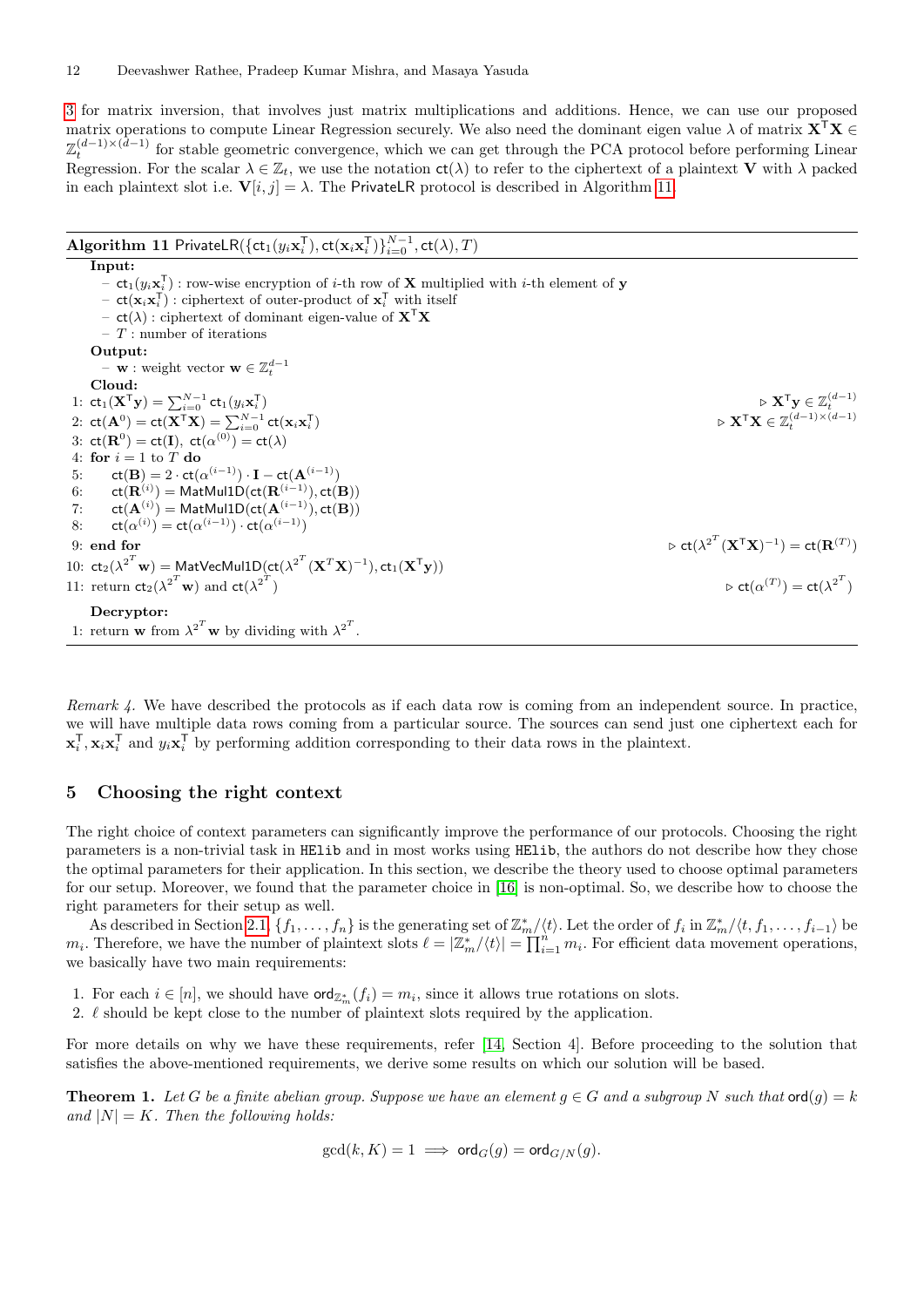Proof. It is clear from the definition of a quotient group that:

$$
\operatorname{ord}_G(g)=\operatorname{ord}_{G/N}(g)\Longleftrightarrow \langle g\rangle\cap N=\{e\},
$$

where e is the identity element of G. Therefore, to prove the theorem, it is sufficient to prove that  $gcd(k, K) = 1$ implies  $\langle g \rangle \cap N = \{e\}$ . Let g' be an arbitrary element  $\in \langle g \rangle \cap N$ . This implies that ord $(g')|k$  as well as ord $(g')|K$ . Since  $gcd(k, K) = 1$ , g' has order 1, implying  $g' = e$ . Since we assumed g' to be a general element in  $\langle g \rangle \cap N$ , we have  $\langle g \rangle \cap N = \{e\}.$ 

<span id="page-12-0"></span>Corollary 1. Let  $g \in G$  be an element of a finite abelian group G with  $\text{ord}(g) = k$ . Suppose we have n elements  $g_1, \ldots, g_n \in G$  with  $\text{ord}(g_i) = k_i$ . We denote the subgroup generated by the set  $\{g_1, \ldots, g_n\}$  with  $N$  i.e.  $N = \langle g_1, \ldots, g_n \rangle$ . Then the following holds:

$$
\forall i \in [n], \gcd(k_i, k) = 1 \implies \mathsf{ord}_G(g) = \mathsf{ord}_{G/N}(g)
$$

*Proof.* It is a well-known equality that given subgroups  $N_1, N_2 \triangleleft G$ , we have a subgroup  $N_1N_2 = \{h_1h_2|h_1 \in N_1, h_2 \in G\}$  $N_2$ } such that  $|N_1N_2| = |N_1| \cdot |N_2|/|N_1 \cap N_2|$ . Therefore, we have a subgroup N generated by  $\{g_i\}_{i=1}^n$  of order K which divides the product of all  $k_i$ 's i.e.  $K\left(\prod_{i=1}^n k_i\right)$ . Since  $\forall i \in [n]$ ,  $\gcd(k_i, k) = 1$ , we have  $\gcd(k, K) = 1$ . Hence, by Theorem [1,](#page-11-1) the proof is complete.

#### 5.1 For Lu et al.'s Method

For our application using Lu et al.'s method, we need a one-dimensional array of size  $m_1$ , where  $m_1$  is greater than and close to d. Moreover, this dimension should be a good dimension. These two conditions satisfy our above-mentioned requirements for efficient data movement. We achieve these conditions by choosing  $m$  and  $t$  such that:

1.  $m = k \cdot m_1 + 1 \in \mathbb{P}$ , 2.  $gcd(k, m_1) = 1$ , 3. ord $(t) = k$ .

Since m is chosen to be a prime,  $\mathbb{Z}_m^*$  is a cyclic group of order  $m_1 \cdot k$ . This ensures that it has an element  $f_1$  of order  $m_1$ . If we choose an element of order k (exists because  $\mathbb{Z}_m^*$  is cyclic) as t, then the number of plaintext slots  $\ell = |Z_m^*/\langle t \rangle | = m_1$ . Given  $gcd(k, m_1) = 1$ , by Corollary [1,](#page-12-0) we get  $\text{ord}_{Z_m^*}(f_1) = \text{ord}_{Z_m^*/\langle t \rangle}(f_1) = m_1$ . Therefore,  $\mathbb{Z}_{m}^{*}/\langle t \rangle = \langle f_{1} \rangle$  and we get a one-dimensional array with a good dimension of size  $m_{1}$ .

#### 5.2 For Our Method

The optimal parameters for our method lead to a two-dimensional hypercube with good dimensions of size  $m_1$  and  $m_2$ , where  $m_1 = d$  and  $m_2$  is greater than and close to d. These parameters satisfy the requirements for efficiency, and are achieved by choosing  $m$  and  $t$  such that:

1.  $m = k \cdot m_1 \cdot m_2 + 1 \in \mathbb{P}$ , 2.  $gcd(k, m_1) = gcd(k, m_2) = gcd(m_1, m_2) = 1$ , 3. ord $(t) = k$ .

Since  $\mathbb{Z}_m^*$  is a cyclic group of order  $k \cdot m_1 \cdot m_2$ , we can find  $f_1$  and  $f_2$  in  $\mathbb{Z}_m^*$  with order  $m_1$  and  $m_2$  respectively. For a chosen t of order k, we have  $\ell = |\mathbb{Z}_m^*/\langle t \rangle| = m_1 \cdot m_2$ . Given  $gcd(k, m_1) = 1$  and  $gcd(k, m_2) = gcd(m_1, m_2) = 1$ , by Corollary [1,](#page-12-0) we get  $\textsf{ord}_{\mathbb{Z}_m^*}(f_1) = \textsf{ord}_{\mathbb{Z}_m^*/\langle t\rangle}(f_1) = m_1$  and  $\textsf{ord}_{\mathbb{Z}_m^*}(f_2) = \textsf{ord}_{\mathbb{Z}_m^*/\langle t,f_1\rangle}(f_2) = m_2$  respectively. Therefore,  $\mathbb{Z}_{m}^{*}/\langle t \rangle = \langle f_1, f_2 \rangle$  and we get a two-dimensional hypercube with good dimensions of size  $m_1$  and  $m_2$ .

Remark 5. It gets relatively easier to find an optimal m for Lu et al.'s method as the matrix dimension grows. Therefore, for a considerably large d, we have to settle with relaxed parameters for our method. Despite the relaxed parameters, our method still vastly outperforms Lu et. al's because our method improves the complexity of their techniques by a factor of  $d$  (see Table [1\)](#page-9-1).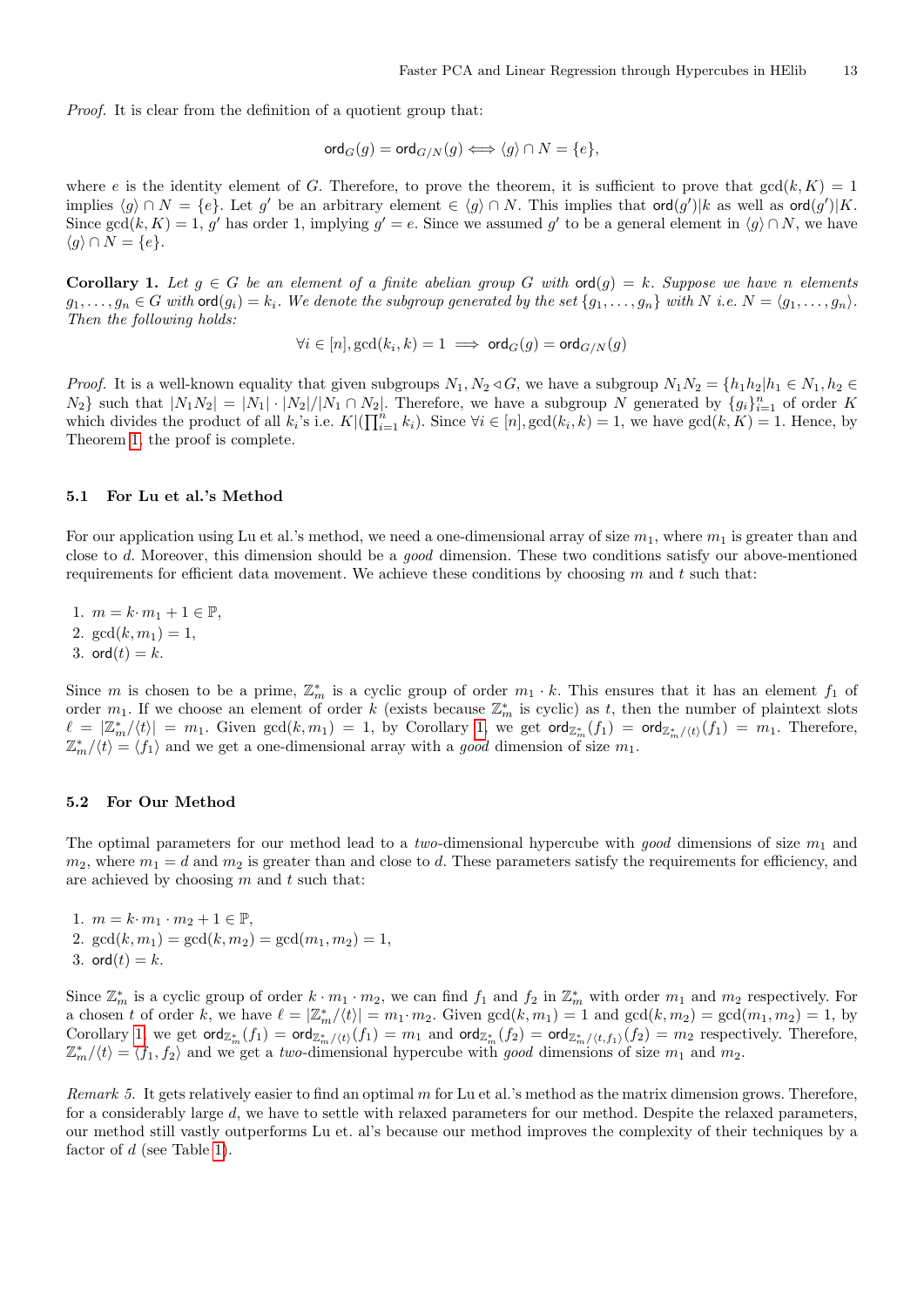#### <span id="page-13-0"></span>5.3 CRT method for plaintext modulus

In HElib, the maximum plaintext precision is 60 bits, which is not sufficient for our applications. To address this problem, we split the plaintext modulus t into e different primes  $t_i$  each of bitsize  $\mathfrak{g}$  60 bits such that  $t = \prod_{i=1}^e t_i$ for some  $e \in \mathbb{Z}$ . Now, we create e different instances of the cryptosystem, with *i*-th instance operating on plaintext modulus  $t_i$ , and encrypt our inputs in each one of them. Then, the protocol is performed for every instance and the decryption results are combined using the Chinese Remainder Theorem to get plaintext precision of  $\prod_{i=1}^{e} \lfloor \log_2(t_i) \rfloor$ bits. Using the CRT method, we essentially have e ciphertexts as opposed to one. This does not pose a problem since the CRT method is completely parallelizable. Moreover, increasing  $e$  leads to a smaller  $t_i$ , and as a result, lesser number of levels L. Therefore, we get a more efficient implementation, given we have enough CPU cores.

Remark 6. In practice, we want to choose each  $t_i$  of p-bits, and to maintain security, m is chosen to be greater than a lower bound which depends on  $t$  and the number of levels  $L$ . To choose each  $t_i$ , we search the equivalence class of elements with order k for distinct p-bit members. The number m is chosen such that  $m_1$  and  $m_2$  are close to d while keeping  $m$  as close to the lower bound as possible.

### 6 Implementation Details and Results

We implemented the protocols defined in Section [4](#page-9-2) using both our method and Lu et al.'s method. The implementations were written in  $C++$  and compiled with  $g++$  4.8.5. We used HElib [\[14\]](#page-16-2) for the implementation of the BGV scheme. Our experiments ran on a machine with Intel(R) Xeon(R) E5-4650@2.70GHz processor and 1TB memory running CentOS 7.5.1804. In all our experiments, we use CRT method with  $e = 8$  (see Section [5.3\)](#page-13-0), and have parallelized the implementations over 8 threads.

#### 6.1 Experimental Setup

Our experimental setup is identical to the one used in [\[16\]](#page-17-8). We have conducted our experiments on five datasets from the UCI Machine Learning Repository [\[8\]](#page-16-7). For the analysis of the effect of number of iterations and different magnification constants on performance, experiments were performed on the *adult* dataset that has  $N = 32561$  records with  $d = 6$  numerical attributes each. More specifically, we took iteration numbers  $T = \{3, 4, 5\}$  for PrivatePCA protocol and iteration numbers  $T = \{1, 2, 3\}$  for Privatel R protocol. Three magnification constants  $M = \{10, 100, 1000\}$  were considered for both the protocols. Experiments on the other datasets serve to show the scalability of our approach and we have taken  $T = 5, M = 1000$  and  $T = 3, M = 1000$  for PrivatePCA and PrivateLR protocol, respectively on these datasets. Following the experimental setup of [\[16\]](#page-17-8), we have also performed all our experiments on normalized datasets, with the assumption that the data is coming from a single source. Since our experimental setup is identical to Lu et al.'s, we defer to [\[16,](#page-17-8) Appendix A] for discussion on iteration-error tradeoffs.

#### 6.2 Selection of Parameters

Our parameter selection basically involves choosing m and  $t_i$  that define the plaintext spaces  $\mathbb{Z}[X]/(\Phi_m(X), t_i)$  for  $1 \leq$  $i \leq e$ , and L which defines the number of levels. Given a dataset with each entry bounded by B, we get a lower bound on the bitsize p of  $t_i$  from the inequality  $t_i > (B^2MNd)^{T/8}$  for the PrivatePCA protocol and  $t_i > M^{1/8}(B^2MNd)^{2^T/8}$ for the PrivateLR protocol. An ephemeral p-bit prime following this inequality is sampled and a dry run is performed to find the required number of levels L.

According to the analysis of [\[11,](#page-16-1) Appendix C.3], we get  $\kappa$ -bit security from the BGV scheme if the following inequality holds:

$$
\phi(m) > \frac{(L(\log \phi(m) + 23) - 8.5)(\kappa + 110)}{7.2}.
$$

Since we only choose a prime m in our setup, we can replace  $\phi(m)$  with  $m-1$  in the above inequality. Given L (from dry run) and a minimum security requirement  $\kappa$ , from the above inequality, we get a lower bound on m. Given the lower bound on m and bitsize of  $t_i$ , we choose m and the  $t_i$ 's according to the method described in Section [5](#page-11-2) for both our method and Lu et al.'s. In the experiments concerning PrivatePCA, we have taken  $m_1 = d$  for Lu et al.'s method and  $(m_1, m_2) = (d, d + 1)$  for our method. For experiments concerning PrivateLR, we have taken  $m_1 = d - 1$  for Lu et al.'s method and  $(m_1, m_2) = (d - 1, d)$  for our method.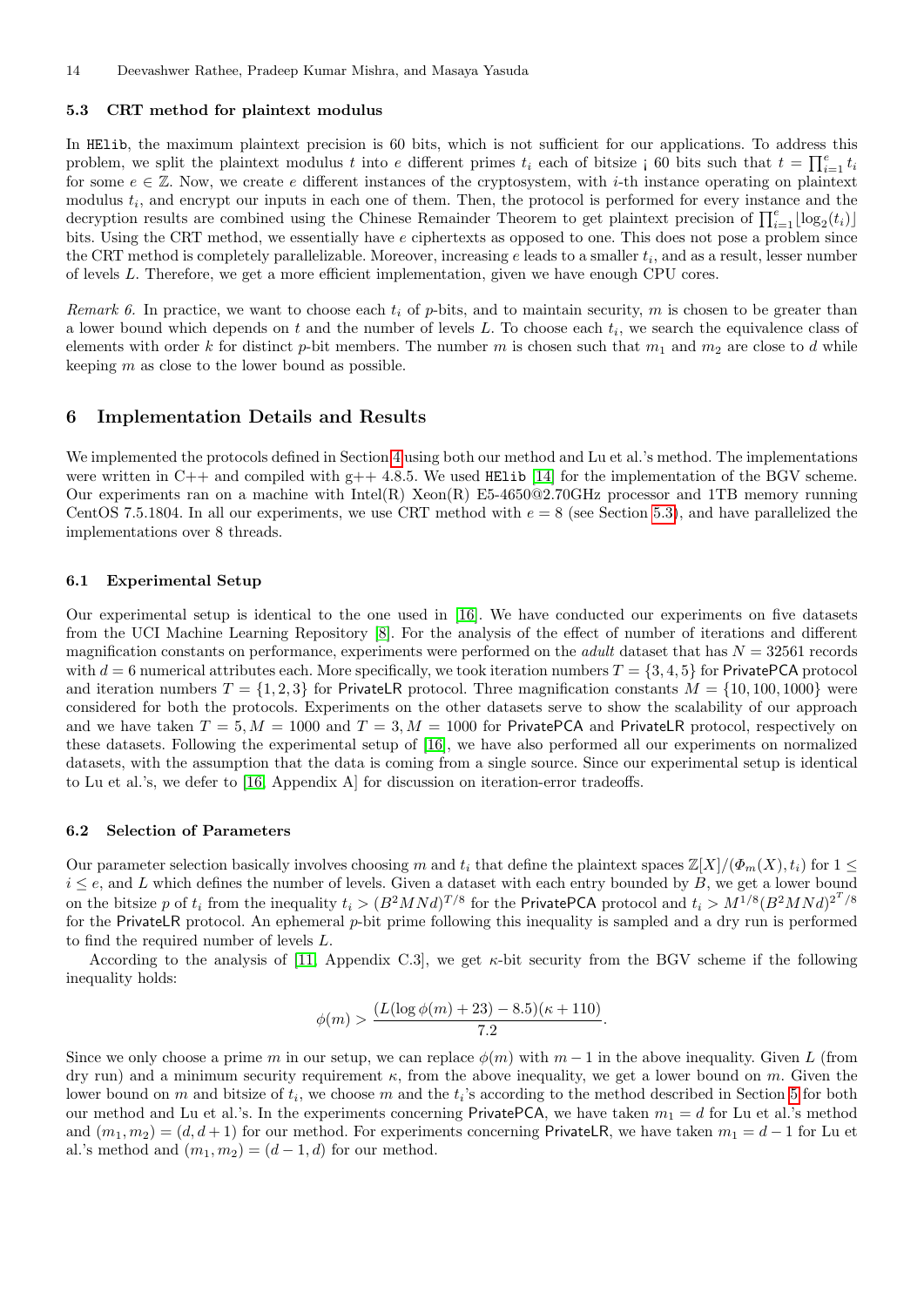Remark 7. We have chosen the best possible plaintext dimensions for our experiments. We could easily find such parameters since the matrix dimension was not too large  $( $20$ ). For operations on matrices with large dimensions, we$ can relax the upper bound on the size of plaintext dimensions, or we can use the block matrix multiplication method.

For other parameters in HElib, we use the default values such as  $\sigma = 3.2$  (standard deviation parameter for error distribution),  $H = 64$  (Hamming weight of secret key),  $r = 1$  (lifting factor) and  $c = 3$  (number of columns in key switching matrix). For all the experiments, we have maintained a minimum security of 128 bits.

#### 6.3 Results and Analysis

In Table [2](#page-15-5) and Table [3,](#page-16-8) we have compared the performance of our method with Lu et al.'s method for performing PrivatePCA and PrivateLR respectively. For PrivatePCA, we have only considered the time taken to compute the first principal component, and for PrivateLR, we exclude the time taken to compute the first eigen value  $\lambda_1$ . From the results of Table [2](#page-15-5) and Table [3,](#page-16-8) the following observations can be made:

- $-$  Encryption Time: The encryption time for our method is  $d$  times faster than Lu et al.'s on an average because we require *one* ciphertext to encrypt a matrix, as opposed to d ciphertexts for their method.
- Evaluation Time: The difference in homomorphic evaluation time is in accordance with the complexities of matrix operations described in Table [1.](#page-9-1) As expected, the evaluation time of our method is  $d$  times faster than Lu et al.'s.
- $-$  Decryption Time: Since the output of both the protocols is a vector, our method outputs the same number of ciphertexts as Lu et al.'s method. Our decryption time is more, owing to the fact that the decoding operation takes more time for our method, given we are using more plaintext slots.
- $-$  Depth Requirement: Our method has comparatively less depth requirement. This is due to the fact that the MatVecMul procedure requires an additional scalar-multiplication operation, which adds moderate noise (see [\[15,](#page-16-4) Table 1]), compared to the MatVecMul1D procedure. This effect is more pronounced in PrivatePCA since it involves the matrix vector multiplication in each iteration, while PrivateLR involves it only once.

### 7 Conclusion and Future Work

We made the protocols for PCA and Linear Regression, proposed in [\[16\]](#page-17-8), more efficient by improving their underlying matrix operations by a factor of data dimension. This was achieved by utilising the hypercube structure of the plaintext slots. Our techniques for matrix operations are flexible and can be used for any application involving matrix operations. In addition to this, we show how to choose optimal parameters for our method as well as for the method proposed in [\[16\]](#page-17-8) by Lu et al. With our improved matrix procedures, we reduced the evaluation time of largest case  $(d = 20, N = 1994, M = 1000, T = \{5\})$  for PCA from 149 seconds to 6.5 seconds, and of largest case  $(d = 20, N = 1000, T = \{5\})$ 1994,  $M = 1000, T = \{3\}$  for Linear Regression from 4400 seconds to 207 seconds. With this work, we show that the plaintext space can be utilized to a larger extent, leading to much faster PCA and Linear Regression computation.

A direction for future work is the extension of the hypercube structure from two to three-dimensions. As a result, we can reduce the complexity of matrix multiplication from  $O(d \log d)$  to  $O(\log d)$ , where d is the matrix dimension. This can be done by constructing a multiplication procedure along the lines of DNS algorithm [\[7\]](#page-16-9). A limitation of this approach is that it will be harder for us to find optimal parameters. A future work can explore the situations where it is beneficial to use a higher dimension plaintext structure. In this paper, we've considered predictive statistics through exact arithmetic and controlled the high plaintext modulus growth by using the CRT method and leveraging multiple cores to limit the impact. Switching to a scheme that allows approximate arithmetic, like the one described in [\[6\]](#page-15-6), can help resolve this problem. Encoding techniques that better utilise the finite field structure of a plaintext slot can also help in containing the large plaintext modulus.

## 8 Acknowledgement

This work was supported by JST CREST Grant Number JPMJCR14D6, Japan. A part of this work was also supported by JSPS KAKENHI Grant Number 16H02830.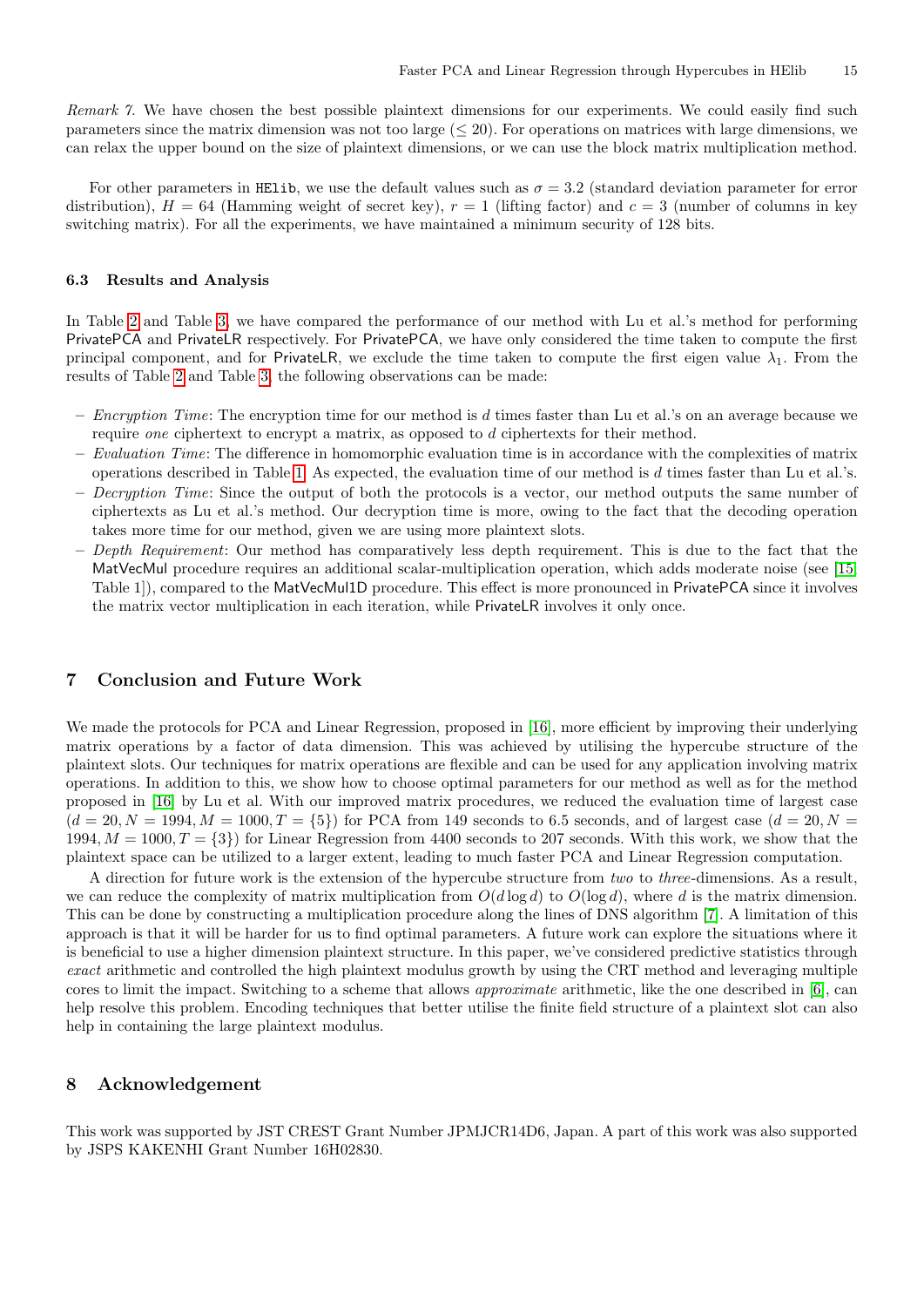<span id="page-15-5"></span>Table 2. Performance comparison for the PrivatePCA protocol of our method (Section [4.1\)](#page-10-1) with Lu et al.'s method ([\[16,](#page-17-8) Section V.C], with our optimized parameters) to find the first principal component. For all the experiments, we split the plaintext modulus into 8 primes  $t_1, \ldots, t_8$  using our CRT method and use 8 threads to execute them all in parallel. The performance for our method is shown in bold face.

| Dataset details |          |                  |          | Exp. Settings  | <b>BGV</b> settings           |                  |    | Performance (seconds) |                         |            |            |
|-----------------|----------|------------------|----------|----------------|-------------------------------|------------------|----|-----------------------|-------------------------|------------|------------|
| Dataset         | $\cal N$ | $\boldsymbol{d}$ | $\cal M$ | $\cal T$       | $\lfloor \log_2(t_i) \rfloor$ | $\boldsymbol{m}$ | L  |                       | Encryption   Hom. Eval. | Decryption | Total time |
|                 |          |                  |          | 3              | 11                            | 12703            | 11 | 0.4788                | 5.4683                  | 0.1319     | 6.079      |
|                 |          |                  |          |                |                               | 11047            | 9  | 0.0912                | 0.8562                  | 0.2713     | 1.2187     |
|                 |          |                  | 10       | $\overline{4}$ | 12                            | 14503            | 13 | 0.5767                | 8.8194                  | 0.1363     | 9.5324     |
|                 |          |                  |          |                |                               | 13063            | 11 | 0.1161                | 1.529                   | 0.2893     | 1.9344     |
|                 |          |                  |          | 5              | 15                            | 18583            | 17 | 1.2227                | 22.8318                 | 0.2323     | 24.2868    |
|                 |          |                  |          |                |                               | 15331            | 13 | 0.1469                | 2.2915                  | 0.5591     | 2.9975     |
|                 |          |                  |          | 3              | 11                            | 12703            | 11 | 0.4788                | 5.4683                  | 0.1319     | 6.079      |
|                 |          |                  |          |                |                               | 11047            | 9  | 0.0912                | 0.8562                  | 0.2713     | 1.2187     |
| adult           | 32561    | 6                | 100      | $\overline{4}$ | 14                            | 14683            | 13 | 0.5288                | 9.0437                  | 0.1364     | 9.7089     |
|                 |          |                  |          |                |                               | 14071            | 11 | 0.1199                | 1.7285                  | 0.296      | 2.1444     |
|                 |          |                  |          | $\mathbf 5$    | 17                            | 23011            | 21 | 1.4851                | 30.8704                 | 0.2728     | 32.6283    |
|                 |          |                  |          |                |                               | 15331            | 13 | 0.1423                | 2.3695                  | 0.5595     | 3.0713     |
|                 |          |                  |          | 3              | 11                            | 12703            | 11 | 0.4788                | 5.4683                  | 0.1319     | 6.079      |
|                 |          |                  |          |                |                               | 11047            | 9  | 0.0912                | 0.8562                  | 0.2713     | 1.2187     |
|                 |          |                  | 1000     | $\sqrt{4}$     | 15                            | 14683            | 13 | 0.6396                | 8.9445                  | 0.2        | 9.7841     |
|                 |          |                  |          |                |                               | 14071            | 11 | 0.1328                | 1.7843                  | 1.1814     | 3.0985     |
|                 |          |                  |          | 5              | 19                            | 25603            | 23 | 1.6289                | 33.835                  | 0.4118     | 35.8757    |
|                 |          |                  |          |                |                               | 19447            | 17 | 0.2769                | 5.5374                  | 0.6144     | 6.4287     |
|                 | 398      | $\overline{7}$   | 1000     | $\overline{5}$ | 15                            | 19069            | 17 | 1.3713                | 33.1703                 | 0.2885     | 34.8301    |
| auto-mpg        |          |                  |          |                |                               | 15401            | 13 | 0.1583                | 2.5215                  | 1.3696     | 4.0494     |
|                 |          |                  |          | $\bf 5$        | 18                            | 26293            | 23 | 3.4114                | 84.1018                 | 0.5672     | 88.0804    |
| winequality     | 4898     | 12               | $1000\,$ |                |                               | 19501            | 15 | 0.2865                | 5.3242                  | 2.2644     | 7.8751     |
| forestfires     | 517      | 13               | 1000     | $\mathbf 5$    | 16                            | 20749            | 19 | 3.074                 | 82.9019                 | 0.4014     | 86.3773    |
|                 |          |                  |          |                |                               | 15107            | 13 | 0.1651                | 2.9428                  | 1.4105     | 4.5184     |
| communities     | 1994     | $20\,$           | 1000     | $\bf 5$        | 17                            | 22741            | 21 | 5.1348                | 148.784                 | 0.6661     | 154.5849   |
|                 |          |                  |          |                |                               | 18061            | 15 | 0.2803                | 6.3988                  | 2.09       | 8.7691     |

## References

- <span id="page-15-2"></span>1. Boneh, D., Goh, E.J., Nissim, K.: Evaluating 2-dnf formulas on ciphertexts. In: Proceedings of the Second International Conference on Theory of Cryptography. pp. 325–341. TCC'05, Springer-Verlag, Berlin, Heidelberg (2005). [https://doi.org/10.1007/978-3-540-30576-7](https://doi.org/10.1007/978-3-540-30576-7_18) 18, [http://dx.doi.org/10.1007/978-3-540-30576-7\\_18](http://dx.doi.org/10.1007/978-3-540-30576-7_18)
- <span id="page-15-4"></span>2. Bost, R., Popa, R.A., Tu, S., Goldwasser, S.: Machine learning classification over encrypted data. In: 22nd Annual Network and Distributed System Security Symposium, NDSS 2015, San Diego, California, USA, February 8-11, 2015 (2015), [https:](https://www.ndss-symposium.org/ndss2015/machine-learning-classification-over-encrypted-data) [//www.ndss-symposium.org/ndss2015/machine-learning-classification-over-encrypted-data](https://www.ndss-symposium.org/ndss2015/machine-learning-classification-over-encrypted-data)
- <span id="page-15-1"></span>3. Brakerski, Z., Gentry, C., Vaikuntanathan, V.: (leveled) fully homomorphic encryption without bootstrapping. In: Proceedings of the 3rd Innovations in Theoretical Computer Science Conference. pp. 309–325. ITCS '12, ACM, New York, NY, USA (2012). [https://doi.org/10.1145/2090236.2090262,](https://doi.org/10.1145/2090236.2090262) <http://doi.acm.org/10.1145/2090236.2090262>
- <span id="page-15-0"></span>4. Brakerski, Z., Vaikuntanathan, V.: Fully homomorphic encryption from ring-lwe and security for key dependent messages. In: Rogaway, P. (ed.) Advances in Cryptology – CRYPTO 2011. pp. 505–524. Springer Berlin Heidelberg, Berlin, Heidelberg (2011)
- <span id="page-15-3"></span>5. Cheon, J.H., Kim, M., Kim, M.: Optimized search-and-compute circuits and their application to query evaluation on encrypted data. IEEE Transactions on Information Forensics and Security 11(1), 188–199 (Jan 2016). <https://doi.org/10.1109/TIFS.2015.2483486>
- <span id="page-15-6"></span>6. Cheon, J.H., Kim, A., Kim, M., Song, Y.: Homomorphic encryption for arithmetic of approximate numbers. In: Takagi, T., Peyrin, T. (eds.) Advances in Cryptology – ASIACRYPT 2017. pp. 409–437. Springer International Publishing, Cham (2017)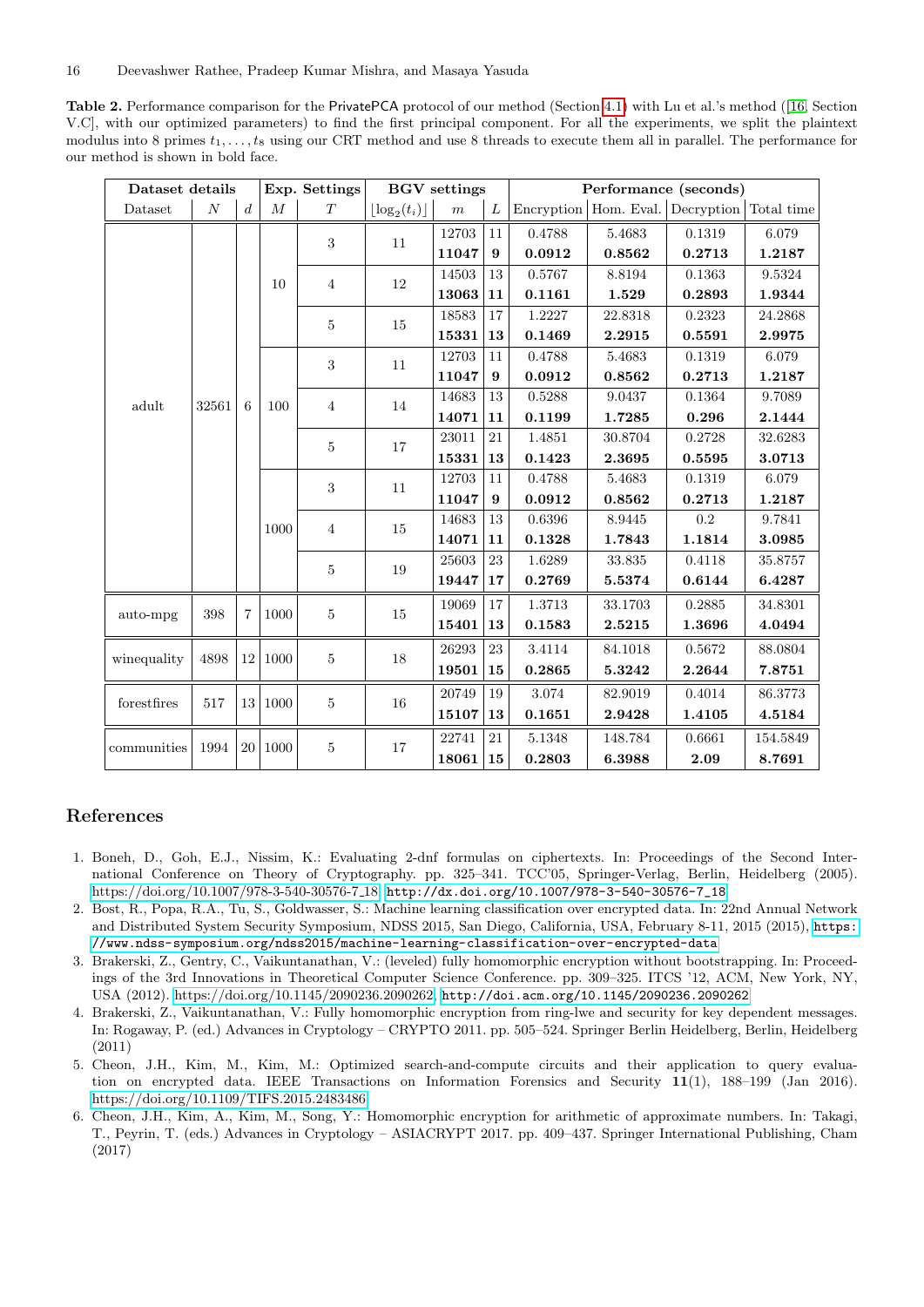<span id="page-16-8"></span>Table 3. Performance comparison for the PrivateLR protocol of our method (Section [4.2\)](#page-10-2) with Lu et al.'s method ([\[16,](#page-17-8) Section V.C, with our optimized parameters). We excluded the computational time required to compute the largest eigen-value  $\lambda_1$ . For all the experiments, we split the plaintext modulus into 8 primes  $t_1, \ldots, t_8$  using our CRT method and use 8 threads to execute them all in parallel. The performance for our method is shown in bold face.

| Dataset details      |          |                  | Exp. settings | <b>BGV</b> settings |                               |                  | Performance (Seconds) |        |           |                                  |            |
|----------------------|----------|------------------|---------------|---------------------|-------------------------------|------------------|-----------------------|--------|-----------|----------------------------------|------------|
| Dataset              | $\cal N$ | $\boldsymbol{d}$ | $\cal M$      | $\cal T$            | $\lfloor \log_2(t_i) \rfloor$ | $\boldsymbol{m}$ | $\overline{L}$        |        |           | Encryption Hom. Eval. Decryption | Total time |
|                      |          |                  |               | $\mathbf{1}$        | 11                            | 10531            | 9                     | 0.4964 | 3.8267    | 0.0733                           | 4.3964     |
|                      |          |                  |               |                     |                               | 8311             | $\overline{7}$        | 0.1959 | 0.6444    | 0.1471                           | 0.9874     |
|                      |          |                  | 10            | $\sqrt{2}$          | 15                            | 13121            | 11                    | 0.5524 | 28.1256   | 0.1198                           | 28.7978    |
|                      |          |                  |               |                     |                               | 10771            | 9                     | 0.2719 | 4.7969    | 0.2767                           | 5.3455     |
|                      |          |                  |               | 3                   | 26                            | 23741            | 21                    | 1.8307 | 159.8920  | 0.2256                           | 161.9483   |
|                      |          |                  |               |                     |                               | 20731            | 19                    | 0.7658 | 34.0543   | 0.6125                           | 35.4326    |
|                      |          |                  |               | $\mathbf{1}$        | 11                            | 10531            | 9                     | 0.4964 | 3.8267    | 0.0733                           | 4.3964     |
|                      |          |                  |               |                     |                               | 8311             | $\overline{7}$        | 0.1959 | 0.6444    | 0.1471                           | 0.9874     |
| adult                | 32561    | 6                | 100           | $\overline{2}$      | 17                            | 15031            | 13                    | 0.6564 | 33.8865   | 0.1153                           | 34.6582    |
|                      |          |                  |               |                     |                               | 14011            | 11                    | 0.2912 | 6.5338    | 0.3211                           | 7.1461     |
|                      |          |                  |               | 3                   | $30\,$                        | 27011            | 23                    | 1.8077 | 188.1300  | 0.2712                           | 190.2089   |
|                      |          |                  |               |                     |                               | 23011            | 21                    | 0.7817 | 38.3839   | 0.6418                           | 39.8074    |
|                      |          |                  |               | $\mathbf{1}$        | 11                            | 10531            | $\boldsymbol{9}$      | 0.4964 | 3.8267    | 0.0733                           | 4.3964     |
|                      |          |                  |               |                     |                               | 8311             | $\overline{7}$        | 0.1959 | 0.6444    | 0.1471                           | 0.9874     |
|                      |          |                  | 1000          | $\sqrt{2}$          | 19                            | 17011            | 15                    | 1.2712 | 60.1418   | 0.1906                           | 61.6036    |
|                      |          |                  |               |                     |                               | 14731            | 13                    | 0.3093 | 7.4470    | 0.3506                           | 8.1069     |
|                      |          |                  |               | 3                   | $33\,$                        | 28111            | 25                    | 2.0766 | 206.4470  | 0.2745                           | 208.7981   |
|                      |          |                  |               |                     |                               | 26431            | 23                    | 0.9210 | 45.4241   | 0.6954                           | 47.0405    |
| auto-mpg             | 398      | $\overline{7}$   | 1000          | 3                   | 26                            | 24007            | 21                    | 2.0630 | 228.9190  | 0.2190                           | 231.2010   |
|                      |          |                  |               |                     |                               | 21211            | 19                    | 0.8031 | 49.1406   | 0.6096                           | 50.5533    |
| winequality          | 4898     | 12               | 1000          | 3                   | $30\,$                        | 26203            | 23                    | 3.5929 | 1169.4800 | 0.3569                           | 1173.4298  |
|                      |          |                  |               |                     |                               | 23629            | 21                    | 0.8884 | 95.7648   | 3.1740                           | 99.8228    |
| ${\rm forest fires}$ | 517      |                  | 13 1000       | $\sqrt{3}$          | 27                            | 25117            | 23                    | 3.8555 | 1158.9700 | 0.3843                           | 1163.2098  |
|                      |          |                  |               |                     |                               | 22621            | 21                    | 0.8640 | 122.2040  | 2.9421                           | 126.0101   |
|                      |          |                  |               | $\boldsymbol{3}$    |                               | 27361            | 23                    | 6.0348 | 4399.6500 | 0.4428                           | 4406.1276  |
| communities          | 1994     | $20\,$           | 1000          |                     | 29                            | 26981            | 21                    | 0.9311 | 207.5400  | 4.2580                           | 212.7291   |

<span id="page-16-9"></span>7. Dekel, E., Nassimi, D., Sahni, S.: Parallel matrix and graph algorithms. SIAM Journal on Computing 10(4), 657–675 (1981). [https://doi.org/10.1137/0210049,](https://doi.org/10.1137/0210049) <https://doi.org/10.1137/0210049>

- <span id="page-16-7"></span>8. Dheeru, D., Karra Taniskidou, E.: UCI machine learning repository (2017), <http://archive.ics.uci.edu/ml>
- <span id="page-16-6"></span>9. Fox, G., Otto, S., Hey, A.: Matrix algorithms on a hypercube i: Matrix multiplication. Parallel Computing 4(1), 17 – 31 (1987). [https://doi.org/https://doi.org/10.1016/0167-8191\(87\)90060-3,](https://doi.org/https://doi.org/10.1016/0167-8191(87)90060-3) [http://www.sciencedirect.com/science/](http://www.sciencedirect.com/science/article/pii/0167819187900603) [article/pii/0167819187900603](http://www.sciencedirect.com/science/article/pii/0167819187900603)
- <span id="page-16-0"></span>10. Gentry, C.: Fully homomorphic encryption using ideal lattices. In: Proceedings of the Forty-first Annual ACM Symposium on Theory of Computing. pp. 169–178. STOC '09, ACM, New York, NY, USA (2009). [https://doi.org/10.1145/1536414.1536440,](https://doi.org/10.1145/1536414.1536440) <http://doi.acm.org/10.1145/1536414.1536440>
- <span id="page-16-1"></span>11. Gentry, C., Halevi, S., Smart, N.P.: Homomorphic evaluation of the aes circuit. In: Safavi-Naini, R., Canetti, R. (eds.) Advances in Cryptology – CRYPTO 2012. pp. 850–867. Springer Berlin Heidelberg, Berlin, Heidelberg (2012)
- <span id="page-16-3"></span>12. Graepel, T., Lauter, K., Naehrig, M.: Ml confidential: Machine learning on encrypted data. In: Proceedings of the 15th International Conference on Information Security and Cryptology. pp. 1–21. ICISC'12, Springer-Verlag, Berlin, Heidelberg (2013). [https://doi.org/10.1007/978-3-642-37682-5](https://doi.org/10.1007/978-3-642-37682-5_1) 1, [http://dx.doi.org/10.1007/978-3-642-37682-5\\_1](http://dx.doi.org/10.1007/978-3-642-37682-5_1)
- <span id="page-16-5"></span>13. Guo, C., Higham, N.: A schur-newton method for the matrix pth root and its inverse. SIAM Journal on Matrix Analysis and Applications 28(3), 788–804 (2006). [https://doi.org/10.1137/050643374,](https://doi.org/10.1137/050643374) <https://doi.org/10.1137/050643374>
- <span id="page-16-2"></span>14. Halevi, S., Shoup, V.: Design and implementation of a homomorphic-encryption library (2013), [http://people.csail.mit.](http://people.csail.mit.edu/shaih/pubs/he-library.pdf) [edu/shaih/pubs/he-library.pdf](http://people.csail.mit.edu/shaih/pubs/he-library.pdf)
- <span id="page-16-4"></span>15. Halevi, S., Shoup, V.: Algorithms in helib. In: Garay, J.A., Gennaro, R. (eds.) Advances in Cryptology – CRYPTO 2014. pp. 554–571. Springer Berlin Heidelberg, Berlin, Heidelberg (2014)